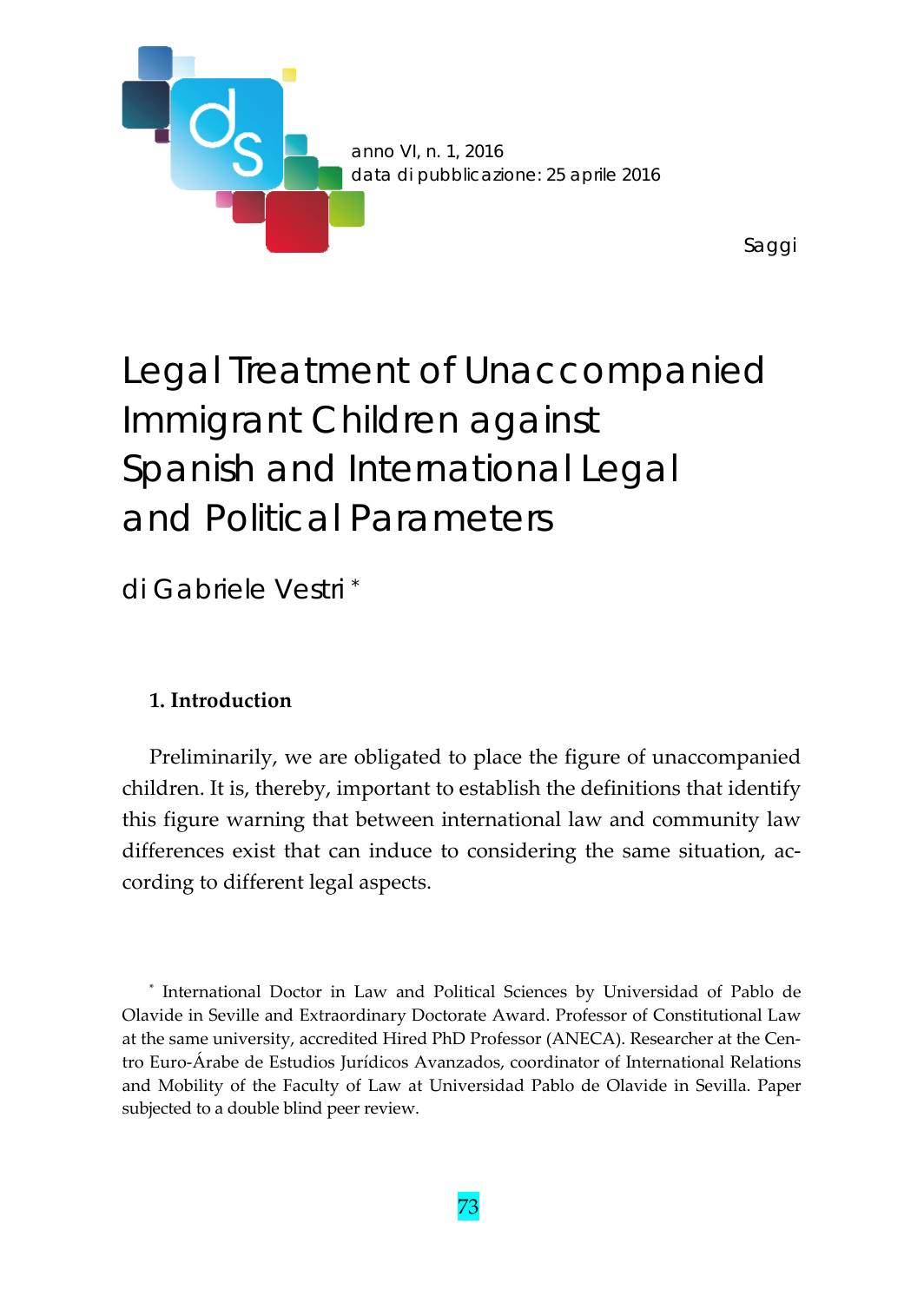

In this sense, in 1997, UNHCR promulgated the definition of Unaccompanied Foreign Children (MENA, in Spanish), according to which these are "children and adolescents under 18 years of age outside their country of origin and who are separated from both parents or from the person who by law or custom had them under their care"*.* By 1999, the very UNHCR revised its own definition and introduced the concept of "separated"1. This point of view, seeks to substitute the concept of unac‐ companied children for that of separated children motivated by the "de‐ sire to broaden the care setting of not only children who are alone in European countries, but also of all those who are not with their biological parents or legal guardians and live in the host countries accompanied by adult relatives (sibling, uncle/aunt, cousins, etc.), who have also endured prior separation processes and who have required or require protection. In some cases, the fact that children live specifically with them does not mean that these relatives are capable of caring for them" (Capdevila, Ferrer 2003, 17).

Added to this is the MENA definition offered by EU law: "children under 18 years of age, citizens of third countries or who are stateless, who arrive to territories of member States of the European Union without being accompanied by an adult responsible for them, whether legal‐ ly or through a custom agreement, while not effectively under the care of said responsible adult, as well as those children left alone after their

<sup>1</sup> Definition by the High Commissioner for Refugees of the United Nations and the Save the Children Organization in its declaration of good practices.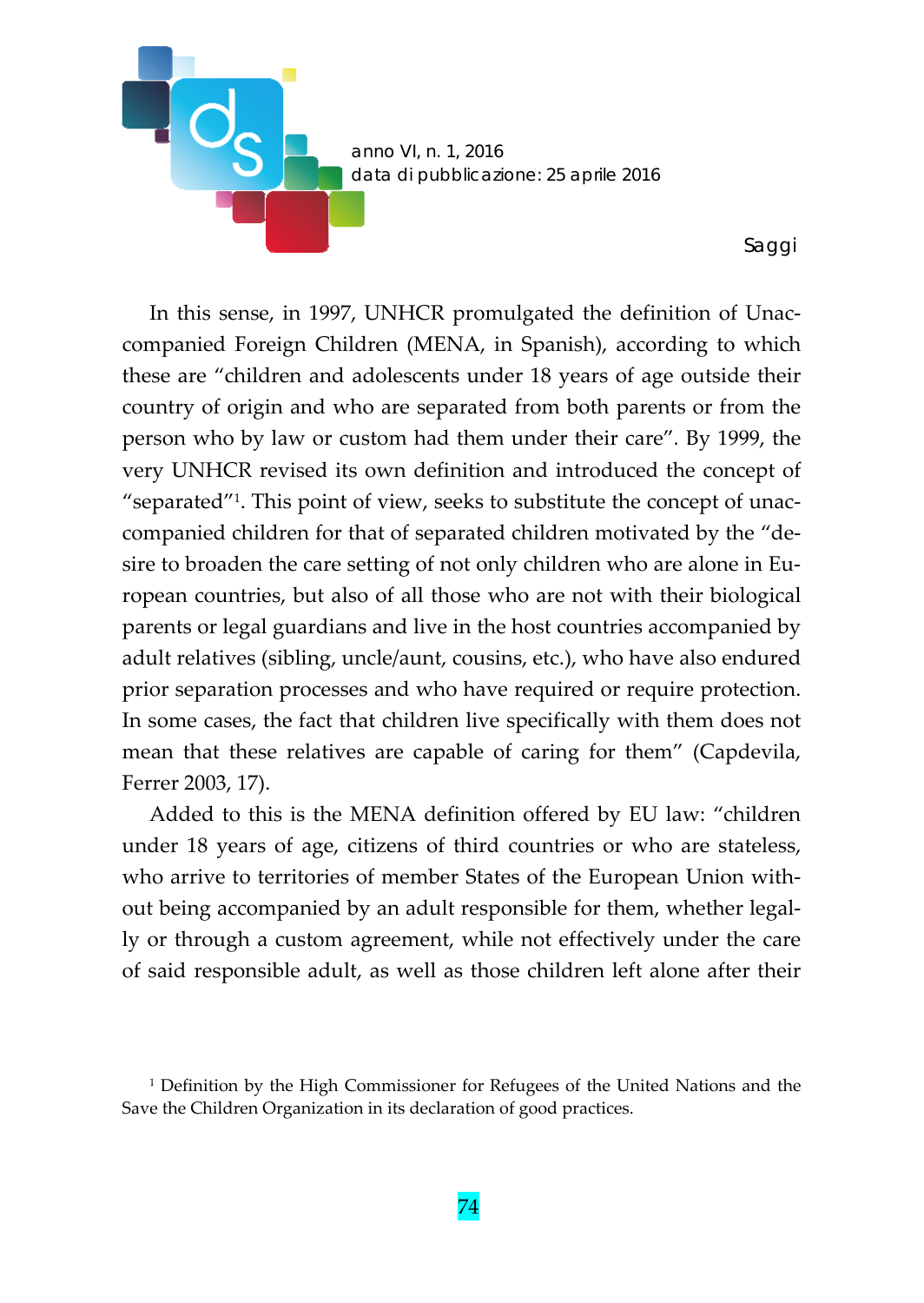

entry to the member States"<sup>2</sup>. This refers to the condition of their nationality, literally understanding that children who are citizens of member States of the European Union do not fit into this definition. The conse‐ quence is the risk of a different treatment among collective equals and, hence, the creation of two models: unaccompanied children from the European Union and unaccompanied foreign children.

## **2. Constitutional norms and immigrant children**

It is undoubtedly necessary to highlight the constitutional parameters al‐ so related to immigrant children. In the first place, it seems opportune to establish entitlement and the exercise of freedoms of foreigners within the Spanish constitutional order (Bordonado Bermejo 2006, 417). Thus, Article 13 of the CE establishes that "foreigners are entitled in Spain of the public freedoms guaranteed in its Title I, in the terms established by Treaties and the Law". Along with Article 13, we must also appreciate Article 10.1 CE that establishes the dignity of an individual, inviolable rights, free devel‐ opment of personality, respect for the law and social peace. Posing, in this sense, the question of what rights are recognized to all, nationals and for‐ eigners, and which are only recognized for nationals (e.g. article 14 CE)3.

<sup>2</sup> EU Council (Resolution), 26/06/1997. Diario Oficial number. C 221 of 19/07/1997. Di‐ rectives of the EU Council 2001/55/CE, 2003/9/CE and 2003/86/CE, which incorporate the reference of the stateless.

<sup>3</sup> In this sense, it is convenient to remember that certain precepts of Organic Law 4/2000, of 11 January, on the rights and freedoms of foreigners in Spain, and their social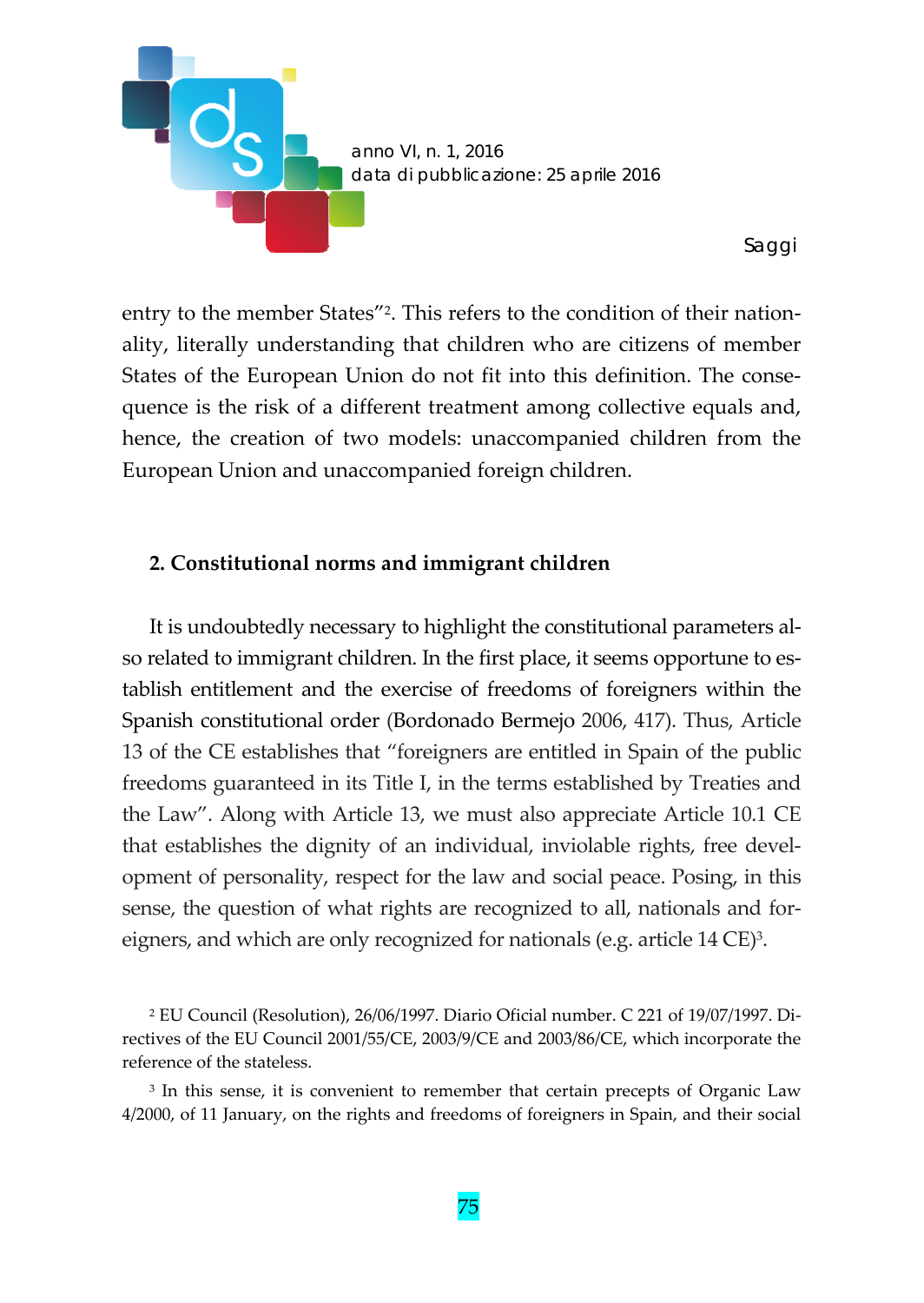

The Spanish Constitutional Tribunal, STC 107/1984 of 23 November, FJ.3, alludes to the articles mentioned, upon solving an appeal of protec‐ tion for alleged violation of Articles 13 and 14 of the Constitution, refer‐ ring to the difference in treatment between Spaniards and foreigners. In this sense, on one hand, it is stressed that in the Spanish Constitution there is no prescription that extends such quality to foreigners; however, on the other hand the Spanish Constitution does have a direct relation‐ ship with international treaties. It is in this aspect that foreigners in Spain will have the same freedoms attributed by Treaties and the Law. The High Tribunal also mentions "direct" recognition of the fundamen‐ tal rights included in the Spanish Constitution that correspond to for‐ eigners through constitutional mandate.

After this, the second paragraph of Article 13 CE excludes foreigners from enjoying political rights, although some exceptions exist in munic‐ ipal elections. The Constitutional Tribunal highlights how Article 13 CE "recognizes for the legislator the possibility of establishing additional conditions to the exercise of fundamental rights by foreigners, but for them, in all cases constitutional prescriptions must be respected, given that said precept cannot be estimated by permitting the legislator to freely configure the right itself, when it has been recognized for foreigners directly by the Constitution (…). One thing is, in effect, to authorize differences in treatment between Spaniards and foreigners, and another

integration was declared in part unconstitutional in that it denied recognition of certain to fundamental rights to foreigners residing illegally in Spain (Spanish Constitutional Tribunal, Sentence 236/2007).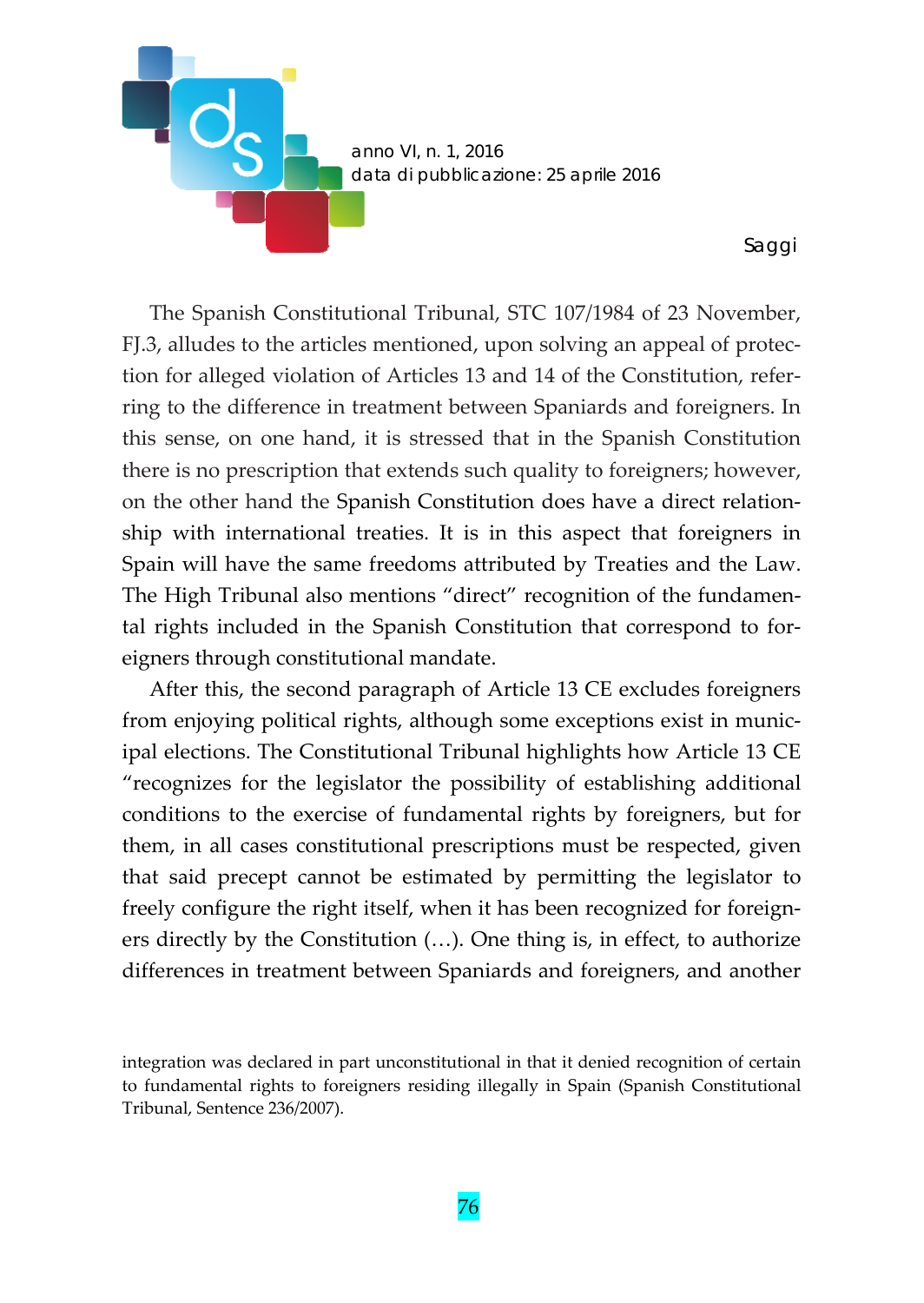

is to understand that authorization as a possibility of legislating to that extent without considering the constitutional mandates"4.

Also, it is necessary to deal with entitlement and the exercise of rights and freedoms of foreign children. In the first place, the Constitution in article 10 recognizes the dignity of the individual without distinction of nationality or age. In the second place, article 14 CE, although not specif‐ ically, collects non-discrimination on grounds of age; the same Constitutional Tribunal, in sentence 75/1983 of 03 August, highlights:

Age is not among the circumstances normatively enunciated in Article 14, but it should not be seen herein a closed typifying intention that excludes any other precept, alluding to any other personal or social condition or circumstance, nature of personal circumstance that must be preached of age.

The content of Articles 10 and 14 of the Spanish Constitution is applied not only to national children, but also to foreign children and im‐ migrants. In this sense, the right to life, to physical and moral integrity, personal freedom, right to honor, to intimacy, and right to freedom of speech are recognized.

#### **3. Supranational norms**

At international level, the principal norm is – undoubtedly – the In‐ ternational Convention on the Rights of the Child (ICRC), approved by

<sup>4</sup> Spanish Constitutional Tribunal, Sentence 115/1987 of 7 July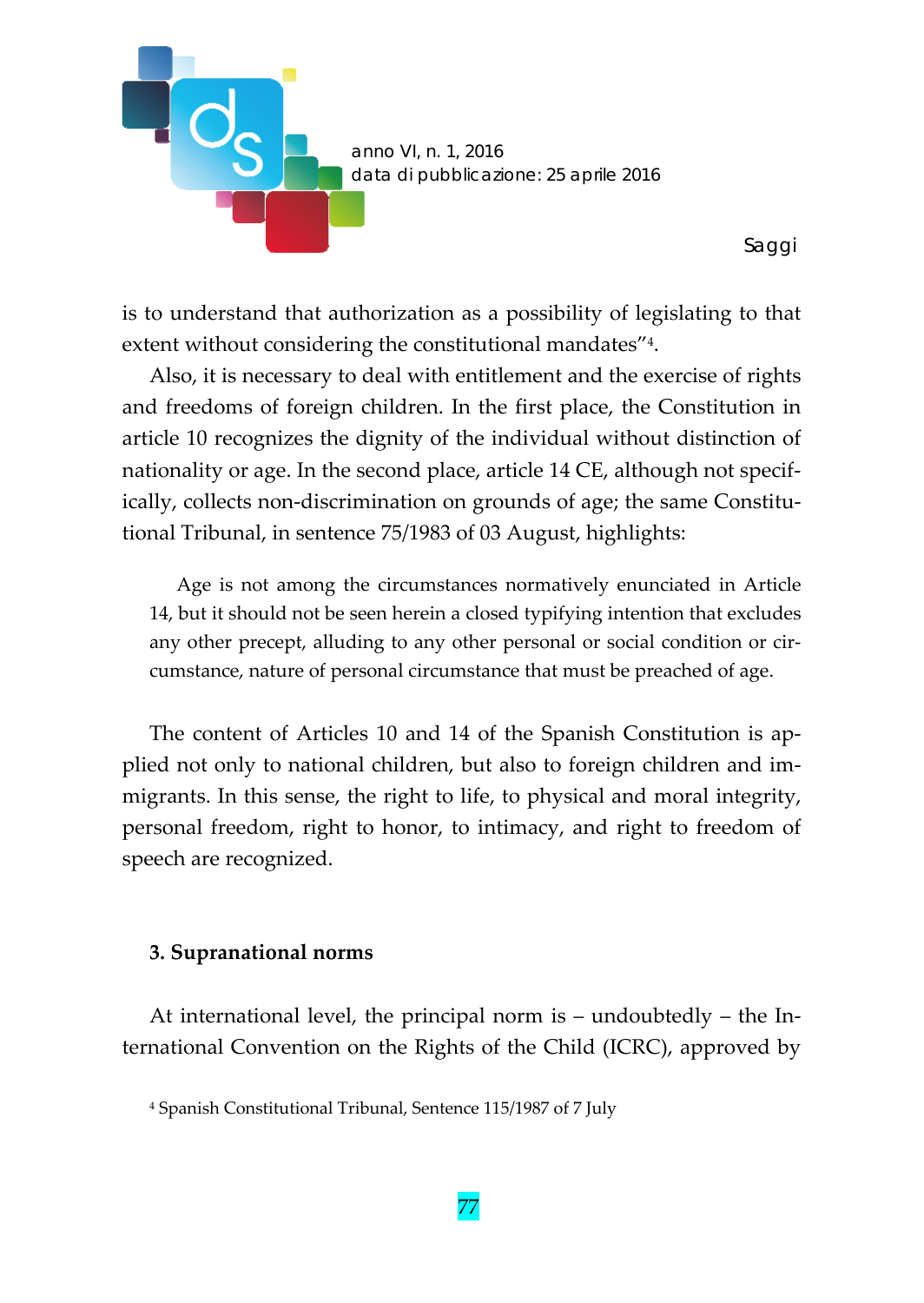

the General Assembly of 20 November 1989, which culminates the path traced internationally by the Geneva Declaration of 1924 on the Rights of the Child and the Declaration of the Rights of the Child approved by the General Assembly of 20 November 1959, and continued by the Universal Declaration of Human Rights, the International Covenant on Civil and Political Rights, the International Covenant on Economic, Social, and Cultural Rights, as well as the pertinent statutes and instruments of spe‐ cialized organisms and international organizations concerned with pro‐ tecting children.

The spirit of the 1989 Convention, along with the dispositions under‐ pinned by a logic of understanding the child as a weak subject, supposes recognizing dispositions that emphasize on the autonomy of children<sup>5</sup>. Emblematic in this sense is Article 12 of the Convention, according to which it must be guaranteed that "Member States will guarantee children to be in conditions of forming their own views, the right to freely express their opinion on all issues that affect children, duly bearing in mind the opinions of the child, in function age and maturity of the child". With said purpose, it is foreseen that "particularly, the child will be granted the opportunity to be heard in every legal or administrative procedure affecting the child, whether directly or through a representa‐ tive or an appropriate organ, in keeping with procedure norms of na‐ tional law".

<sup>5</sup> According to Article 1 of the Covenant of the Rights of the Child: "for the effects of the present Covenant, as child we understand every human being below 18 years of age, unless, by virtue of the law applicable to said individual, full age had already been reached".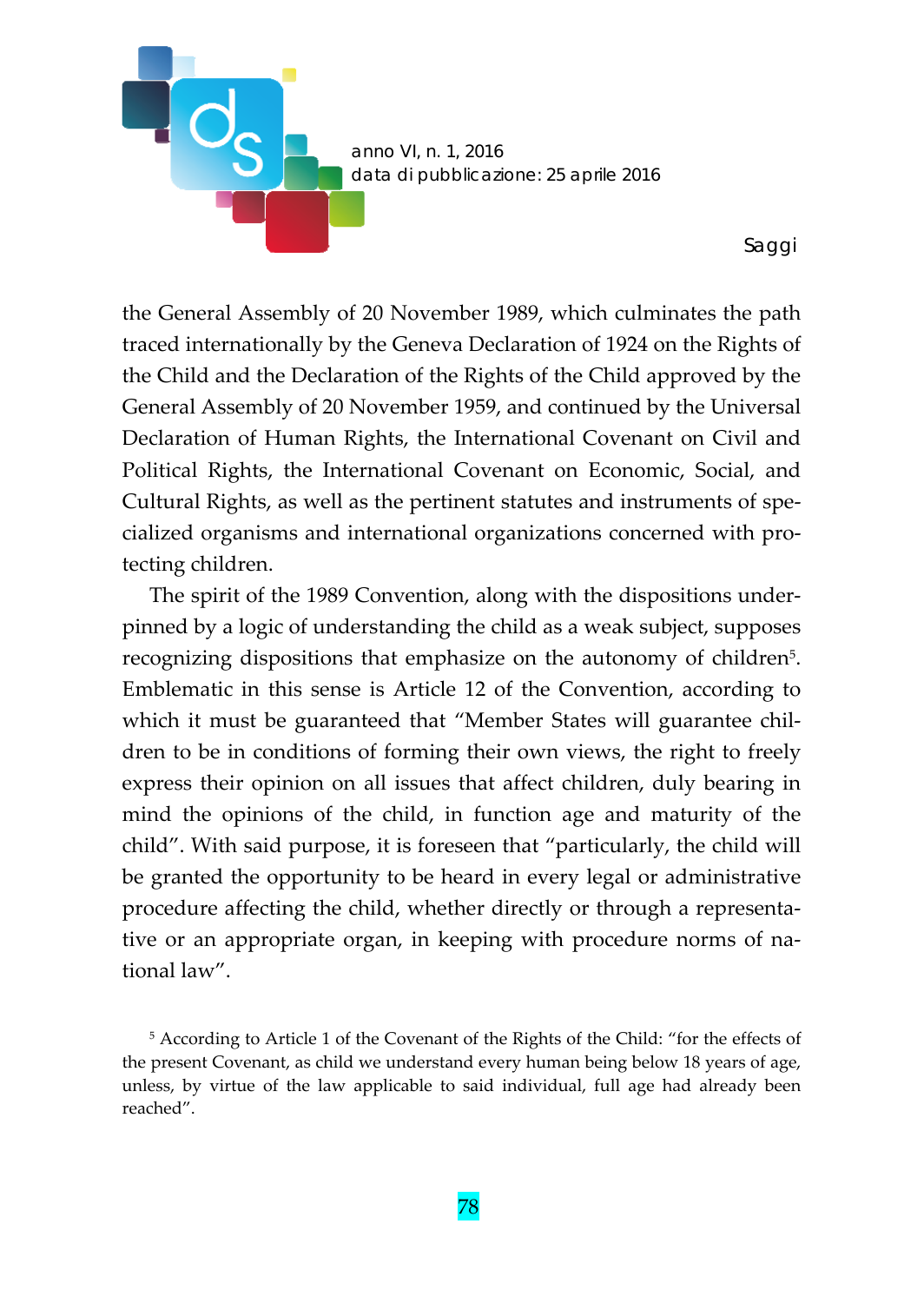

The dimension of the child as an autonomous subject, however, is clearly perceptible, for example, in Article 13, which recognizes the child's right to freedom of speech<sup>6</sup>, or Article 14 that requires observing the child's right to freedom of thought, of conscience, and religion, as well as article 15 on the Rights of the Child to the freedom of association and the freedom of peaceful assembly. These dispositions show us the sense of a subject that is not perceived merely as a beneficiary of protection, but also as an active player of social life, which intervenes as an in‐ dividual person or as a team.

The specific aim of these dispositions allows the Convention to ad‐ dress with greater detail matters that general norms find more difficult to rule. On the basis of this finding, the innovative content of the 1989 Convention could be the "ripe fruit" of a new sensitivity, but could also be a logical consequence of the specificity of the Convention, whose reach would not have imposed a selection – to the essential setback in a law, Charter of General Rights – of the most relevant profiles from which the previously mentioned dispositions previously could be erased.

The 1989 Convention recognizes not only the rights of children, but, rather, the Human Rights of children, at least regarding their entitlement (Bázán López 1998, 58).

It is in light of these considerations that the Charter of Fundamental Rights becomes especially important, signed and proclaimed by the

<sup>6</sup> Including "the freedom to seek, receive, and disseminate information and ideas of all types, without consideration of borders, whether orally, in writing or in print, in artis‐ tic form, or through any other medium elected by the child".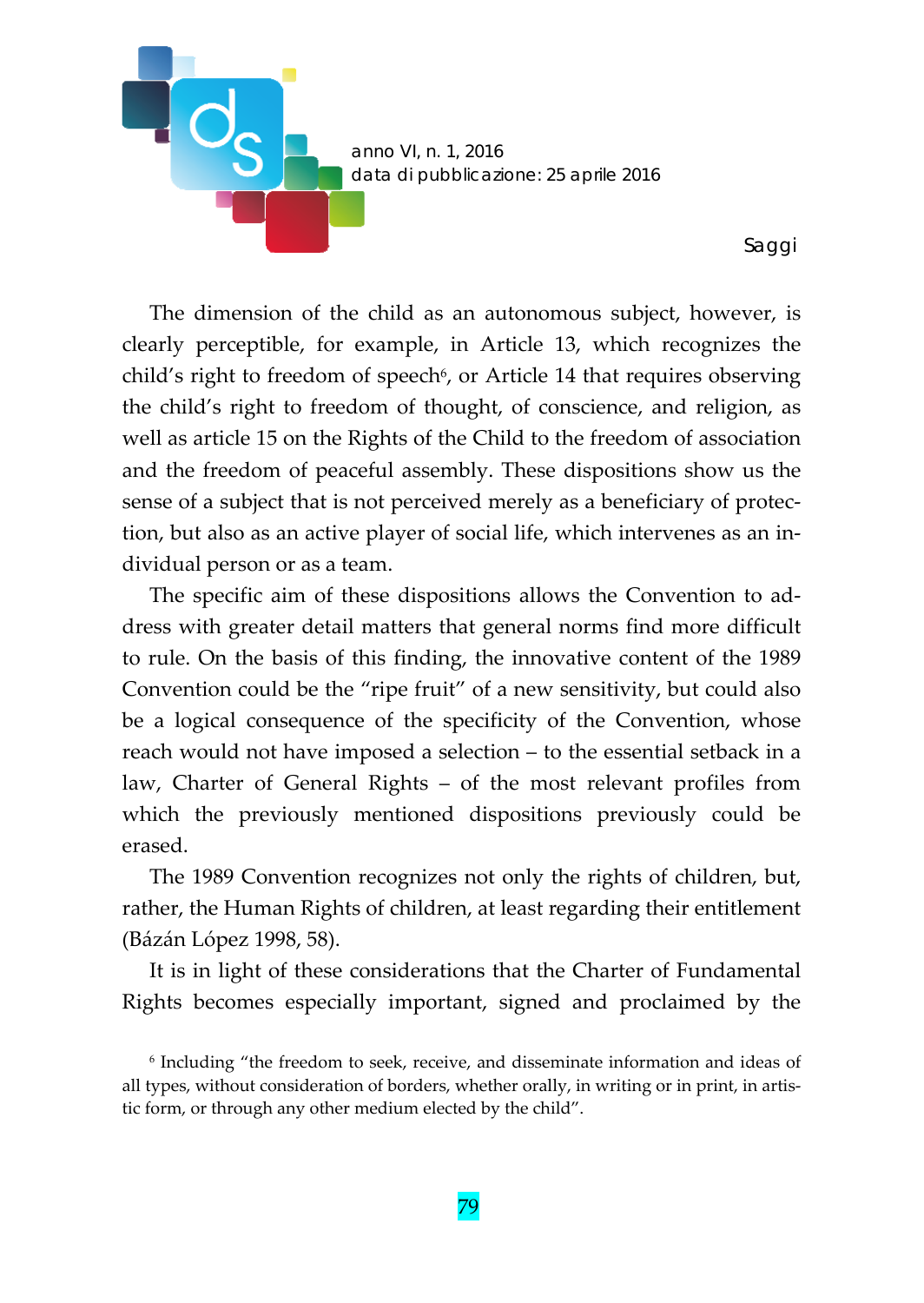

Presidents of the European Parliament and Commission in the European Council of Nice on 7 December 2000. It included some norms that can be found in all (or in the most part of) contemporary Constitutions<sup>7</sup>; however, the chapter on equality received a separate article – Article 24 – on the "Rights of the Child"8.

The three paragraphs of this article highlight the complexity of the legislation on childhood, discipline toward the protection of a weak subject ("Children have the right to protection and to the care necessary for their wellbeing": paragraph 1, first period) – the importance of the rela‐ tionship with the parents ("Every child has the right to periodically maintain personal relations and direct contacts with his/her father and mother, unless they are contrary to their interests"; paragraph 3), but also to the intervention from public power and the community in general ("In all actions related to children carried out by public authorities or

<sup>7</sup> We think, for example, of Article 14: "1. Every person has the right to education and access to professional and permanent formation. 2. This right includes the faculty of re‐ ceiving free of charge obligatory teaching. 3. According to the national laws that regulate their exercise, respect is guaranteed for the freedom to create schools within the respect to democratic principles, as well as the right of the parents to guarantee the education and teaching of their children in keeping with their religious, philosophical, and peda‐ gogical convictions".

<sup>8</sup> Article 24: "1. Children have the right to protection and to the necessary care for their well‐being. They will be able to freely express their opinion. It will be kept in mind in relation to issues that affect them, in function of their age and of their maturity. 2. In all actions related to children carried out by public authorities or private institutions the higher interest of the child will continue being a primordial consideration. 3. Every child has the right to periodically maintain personal relations and direct contacts with their father and mother, except, if these are contrary to their interests".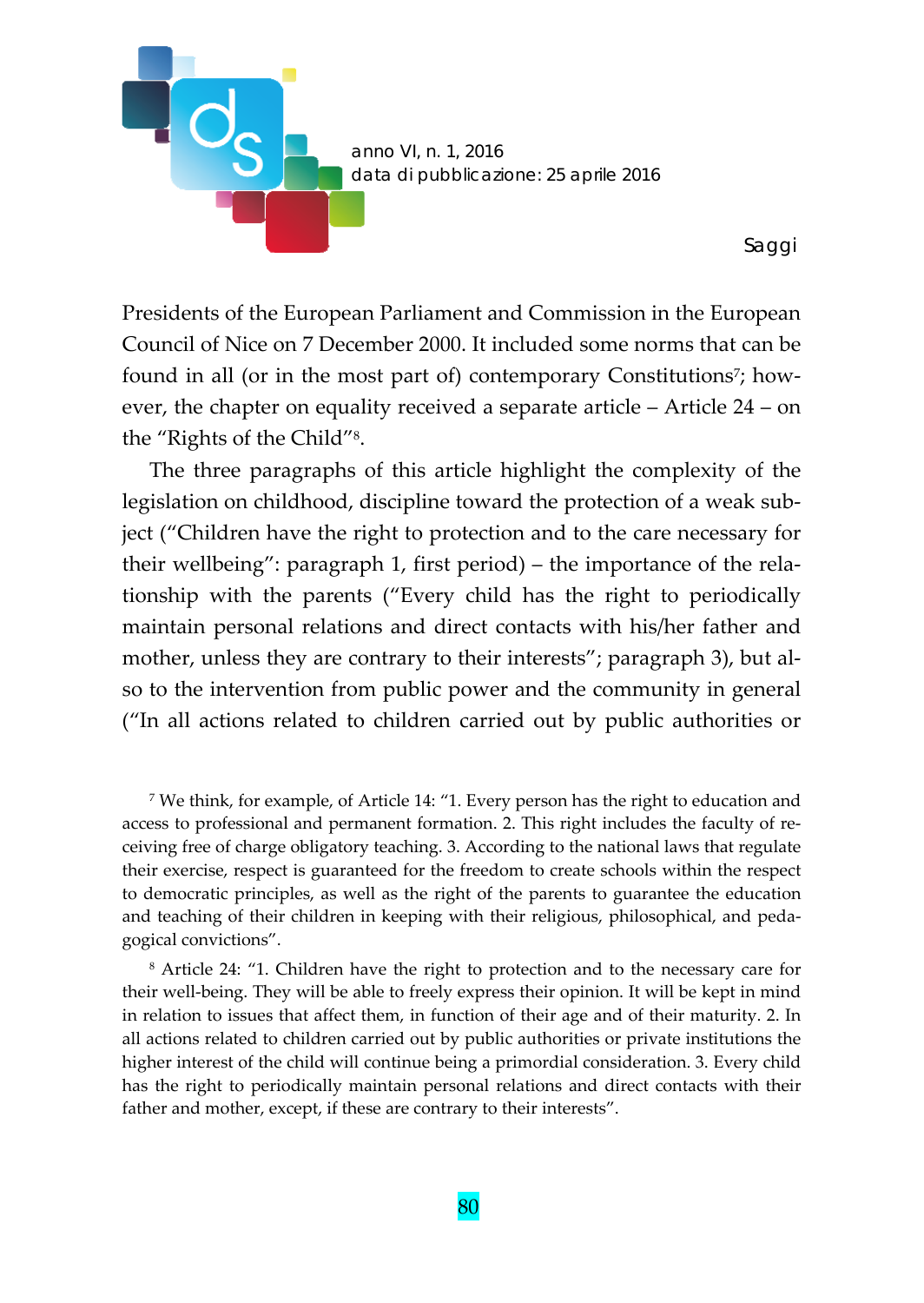

private institutions, the higher interest of the child will constitute a pri‐ mordial consideration"; paragraph 2); without overlooking the dimension of the child as an active member of society, capable, with the passing of age, of completing evermore conscious acts, both for themselves as in relational life. In this sense, the provision of the second period of paragraph 1 is particularly significant, guaranteeing children the right to freely express their opinions, distinguishing that this right is even more significant when the opinion expressed has direct effects upon the child, so that it is indicated that "this will be kept in mind in relation to the is‐ sues affecting them, in function of their age and maturity".

Concisely written, Article 24 of the Nice Charter, was able to gather in few dispositions the profiles that constitute the legal condition of the child, making explicit the necessary adoption of a new approach. Within this context, Spanish legislation, at the level of constitutional sources, seems at least partially deficient. In fact, it is true that when the Constitution speaks of children it always does so by taking a certain perspec‐ tive, and it is not less true that the Constitution must be appreciated in function, not only of what is said, but also of what is suggested or im‐ plied.

Thus, the fundamental Law is presented, as already indicated, as a text of great potential that has not remained confined to the time it went into effect, but perpetuating, permitting adjustment of the social changes the country has had and will have. The evolution observed in the con‐ cept of children, thereby, leads to searching within the constitutional text for useful elements to support the legal evolution of the child's sta‐ tus. The consideration of the child as a full subject is present, although mostly in implicit manner.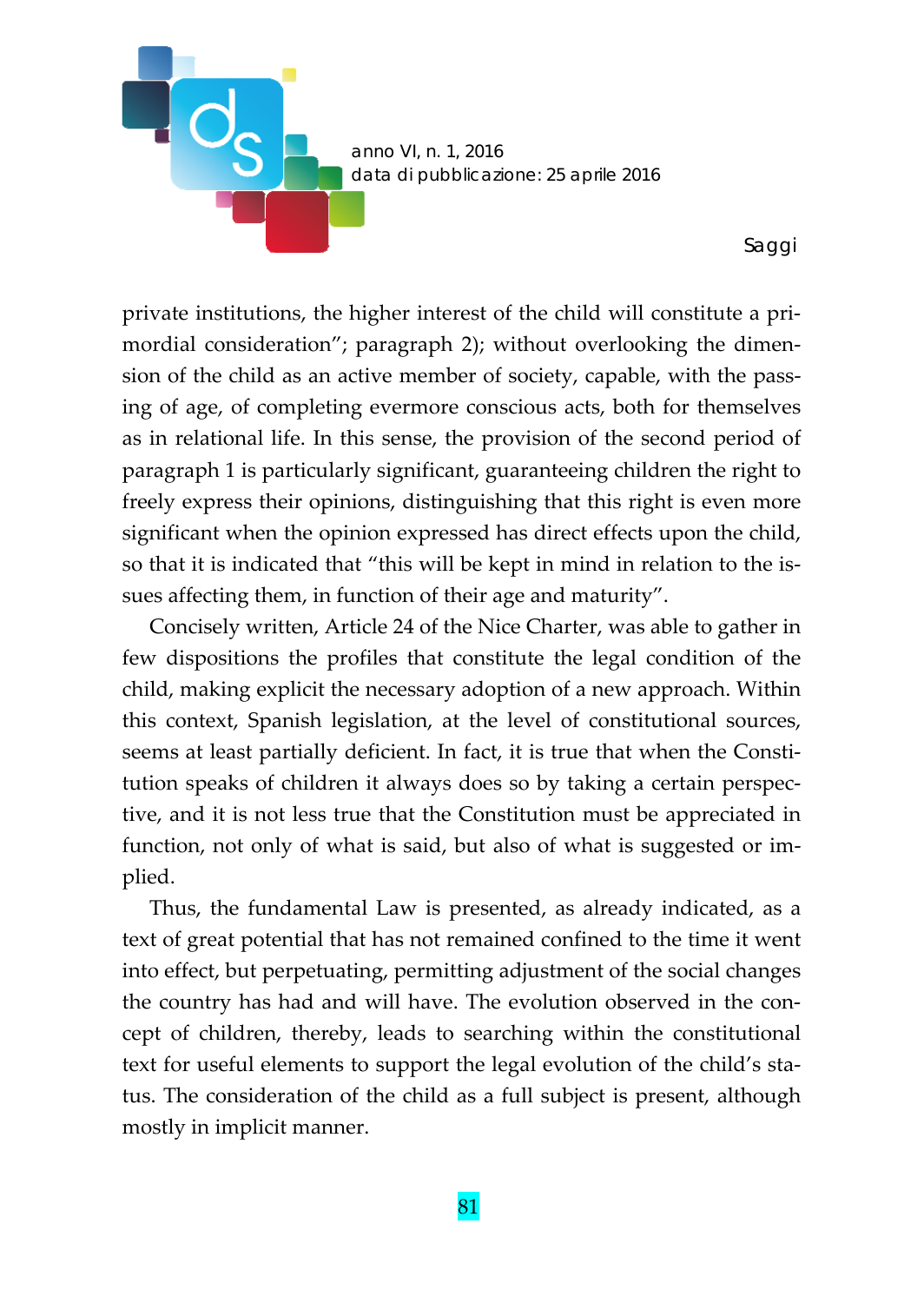

The adaptation – which can be deduced from the text – of the constitutional dispositions between the child and the adult supports this asser‐ tion. That adaptation bears in mind the need to place limits derived from the peculiarities of the child's situation, as woman or man in formation; characteristics that, additionally, also guarantee, along with the limits, the obligations designed for children to benefit. Specifically, it may be seen how many constitutional dispositions, referring to the "person" are applied to adults and children. This occurs, above all, in the dispositions related to civil rights, but it is also found in political rights.

It should be highlighted that civil rights are recognized to children in a substantially similar manner to what occurs for adults; it is impossible not to extend to children the guarantees related to personal freedom, to the right to inviolability of the home, to freedom and secrecy of correspondence, freedom of assembly, of association, to profess their religion, to express their ideas. Although it is also true that some additional re‐ strictions for children – in spite of not being expressly provided in the Constitution – may be found with respect to freedom of circulation, while in procedural and criminal matters the condition of children leads, inevitably, to discipline separated from that of adults.

With respect to social rights, these are especially developed for the child, as a result of what has been previously demonstrated, and agree‐ ing with the vision of the child recognized, as we have stated on repeat‐ ed occasions, as a weak subject.

In addition, we can highlight the application of the Hague Conven‐ tion of 19 October 1996 related to Competence, Applicable Law, Recog‐ nition, Execution, and Cooperation regarding Parental Responsibility and of Measures to Protect Children and, particularly, it should be made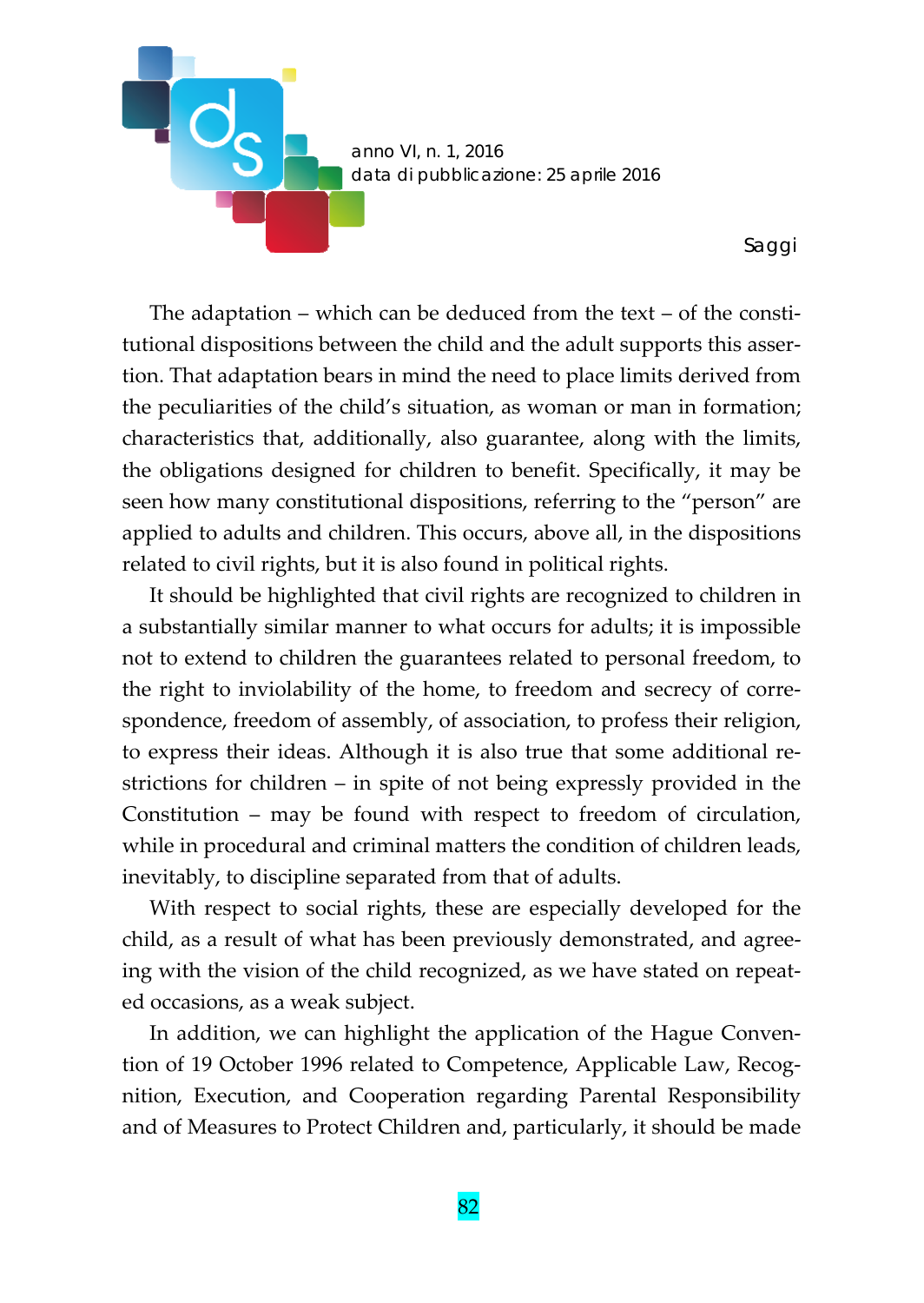

evident – as demonstrated by Professor Nuria González Martín – that "the cooperation measures contained in the Convention can be useful, given the increasing number of situations in which unaccompanied children cross borders, trying to find a better livelihood, looking for work, or trying to regroup with their parents or with their family that, as a general rule, crossed, in principle, the same borders illegally or with‐ out proper documentation. These boys, girls, and adolescents are in situations of true vulnerability in which the possibilities of being subjects of exploitation, sale, or trafficking are not distant. If the unaccompanied child is a refugee, asylum seeker, displaced, or simply a fugitive adoles‐ cent, the Hague Convention of 1996 aids them by permitting cooperation to locate them, determining the authorities from which country are competent to take the necessary protection measures, and permitting cooperation between the national authorities from the host country and from the country of origin to exchange necessary information and the start of necessary protection measures (González Martín 2010, 131).

# **4. Children: between human trafficking and illegal trafficking in persons?**

We cannot ignore the migration phenomenon of boys, girls and the consequential gender problem that affects this doubly margined group by being a migrant collective and a feminine collective at the same time (Chiarabotti Boero 2006, 6‐23). In this sense, for males, transferring from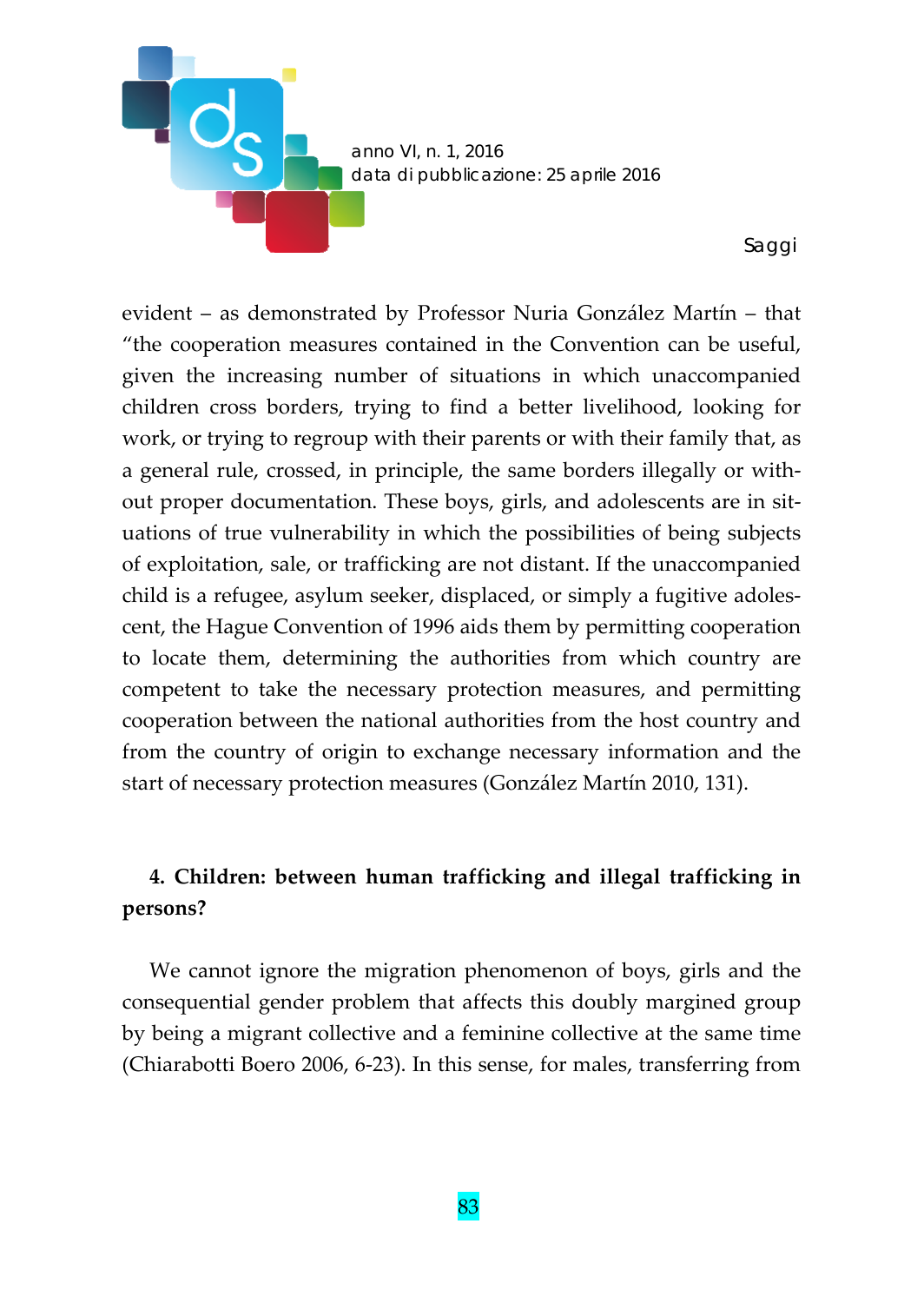

their country of origin to Europe is often due to economic reasons; the girls, on the contrary, are victims of human trafficking<sup>9</sup>.

More so, in many cases, girls do not choose to face the journey on their own, but rather, they are obligated to leaving their own country under the promise of a better future or the threat of injury or death to her or her relatives. A premise is therefore essential to really help us to understand what human trafficking means and who the victims are.

Trafficking was first defined in International law through a Protocol to prevent, repress, and sanction trafficking in persons, especially women and children, which complements the United Nations Convention against transnational organized crime; document known as the "Paler‐ mo Protocol" or the "Trafficking Protocol". Article 3 shows a broader definition of trafficking in persons and which provides an essential base to reform national laws (UNHCR 2005, 11).

"The international definition covers a wide range of activities linked to a process. Catchment takes place in the victims' place of residence, which is also frequently their place of origin... Catchment refers to engagement or recruitment, that is, the first contact the victims have with the traffick‐ ing network through the recruiter" (Torres Falcón 2010, 31). It is absolute‐ ly necessary to highlight that human trafficking is a serious crime that many governments and other parties seek to solve throughout the world.

<sup>9</sup> We wish to indicate that nonage boys are also object of human trafficking, but with‐ in the context of unaccompanied child immigrants and making a balance between boys and girls who fit within the same collective, girls are affected by organized crime whose only purpose is that of trafficking for purposes of prostitution. Boys arrive triggered, of course, by organized crime attracted by easy income and work.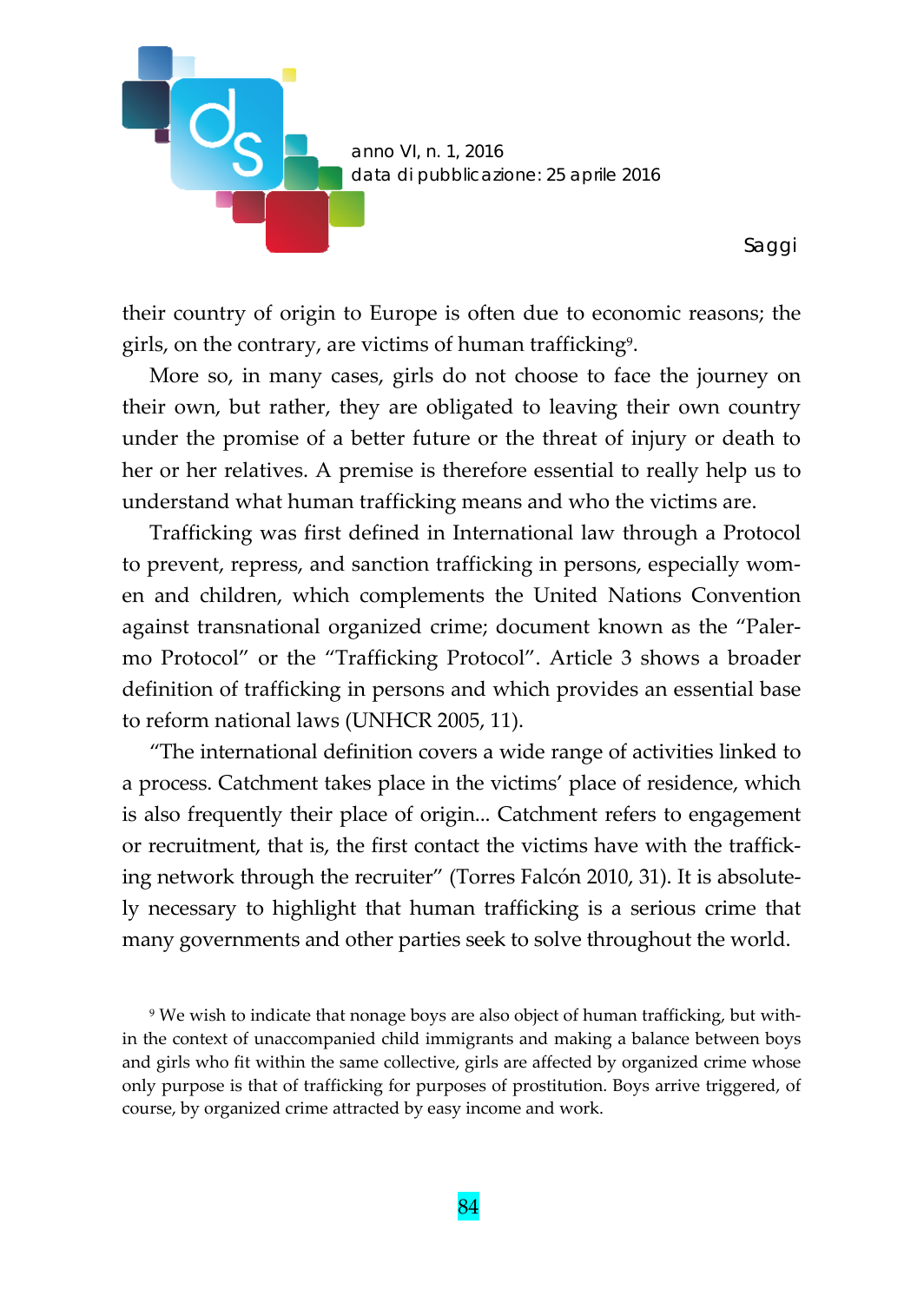

The concept of human trafficking is different from that of trafficking of migrants and of personal migration because the victim in illegal traf‐ ficking in persons will be exploited by people involved in managing their passage from one place to another. Being exploited means that someone who is not the victim profits with said situation. In some legal systems the mere exploitation is sufficient for the case to be typified as illegal trafficking in persons. However, in practice, it may be difficult to distinguish human trafficking and illegal migration from illegal traffick‐ ing in persons because it often occurs that an individual begins the jour‐ ney as an emigrant and ends up being a victim of illegal trafficking in persons (Ecpat 2006, 6).

"Both illegal trafficking of migrants and illegal trafficking in persons involve movement of human beings to obtain some benefit. However, with human trafficking two additional elements must be considered with respect to illegal trafficking: a form of undue capture, for example, with coercion, deception, or abuse of power; and a purpose of exploitation, although it is finally not fulfilled. In sum, in the assumption of ille‐ gal trafficking in persons, the main source of income for the delinquents and the economic motive driving the crime is the product obtained through the exploitation of the victims in prostitution, forced labor, or other forms of abuse; while in the case of illegal trafficking the price paid by the irregular immigrant is the origin of the income, and no lasting re‐ lation persists between the delinquent and the immigrant once they have arrived at their destination" (García Vázquez 2008, 233).

Following and sharing the reasoning by Marta Torres Falcón, it is worthing to highlight the catchment mechanisms, which especially materialize on work promises, life changing opportunities, sentimental se‐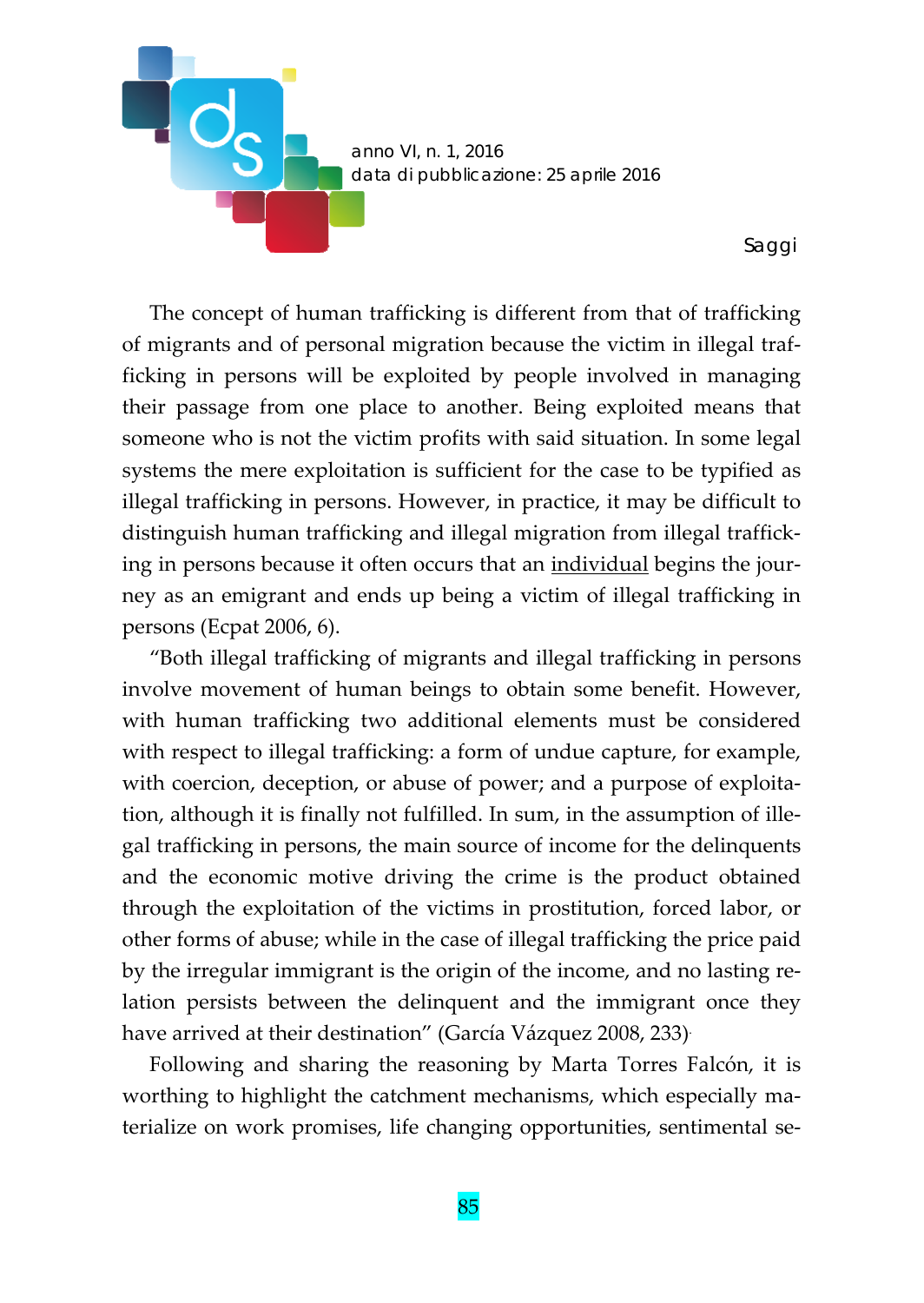

duction, and abduction, which are later turned into transfer and exploi‐ tation (2010, 46). Once again, we bring up the difference between human trafficking and illegal trafficking in persons<sup>10</sup>, although, above all, the catchment methods manifest some similar assumptions that trigger the immigrant's journey.

In spite of dealing with different concepts, it is true that a close relationship exists between both, which fundamentally takes place when the emigrant person ends up in a trafficking situation, *i.e.*, is exploited (Torres Falcón 2011, 158 and Nieto 2010, 43‐46) along the migratory pro‐ cess, whether during transit or in the place of destination. But it must be noted, nevertheless, that this can occur both in cases in which the indi‐ viduals are displaced through illegal means as when these means are le‐ gal. Consequently, irregular migration is not a pre‐requisite to configure the crime of human trafficking (International Organization for Migra‐ tion, Save the Children 2007, 29).

According to the 2009 Trafficking in Persons Report by the US De‐ partment of State, it is calculated that 12.3‐million adults, boys and girls endure conditions of forced labor and sexual servitude with commercial purposes. Further, it is estimated that at least 1.39‐million of these peo‐ ple are victims of sexual servitude with speculative purposes, in the

<sup>10</sup> The terms "illegal trafficking in persons" and "trafficking of migrants" have been used as synonymous, but refer to different concepts. The objective of sexual trafficking is the exploitation of the person, instead, the purpose of trafficking of migrants is the illegal entry of migrants. In the case of sexual trafficking, it is not indispensable for the victims to cross borders to configure the criminal act, while this is a necessary element for the commission of trafficking of immigrants.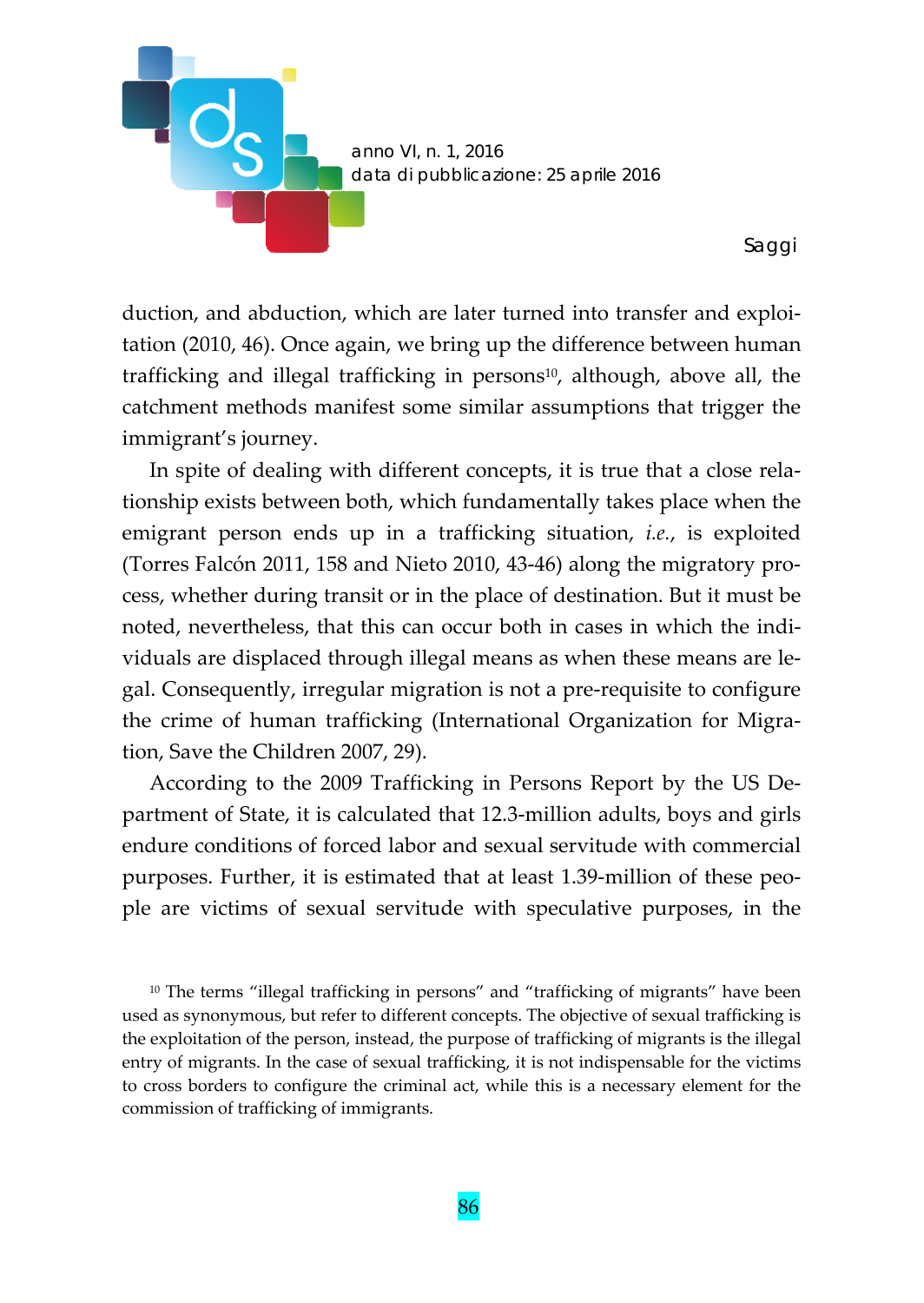

transnational setting and within the countries. Besides this being one of the most lucrative "businesses" after drug and weapons trafficking, it underlies an important gender component, given that it mostly affects women and girls $11$ .

It remains clear how upon approaching the theme of trafficking with girls we cannot forget that this problem does not only affect girls, but the whole female gender and not only in Spain but internationally: "only in Spain, the data provided by shelter and protection centers supported by institutions of the Catholic Church show that the majority of the women object of illegal trafficking come from Latin America (Colombia, Brazil, Dominican Republic, Ecuador), with the rest originating in Eastern Europe (Russia, Lithuania, Croatia). This information coincides with data delivered by the General Direction of the Civil Guard, which cite Latin America as place of origin of 70% of the victims of trafficking of women" (Chiarabotti Boero 2006, 8).

We feel it is absolutely important to always be on the alert about both themes that, due to some common characteristics, have the risk of combin‐ ing. The danger is that illegal trafficking in persons, in our investigation on girls, boys, and adolescents, is disguised as illegal trafficking of migrants. We understand that identifying the victims is fundamental: in the first assumption, victims of human trafficking, exploitation is verified, thus, there is violation of principal Human Rights, while if we consider the illegal entry of a person to a given country, we are against an illicit and illegal aid an‐

<sup>11</sup> Data offered by Save The Children during the activity *Boys, girls, and adolescents vic‐ tims of sexual trafficking,* on 03 March 2011 in Motril, Granada, Spain.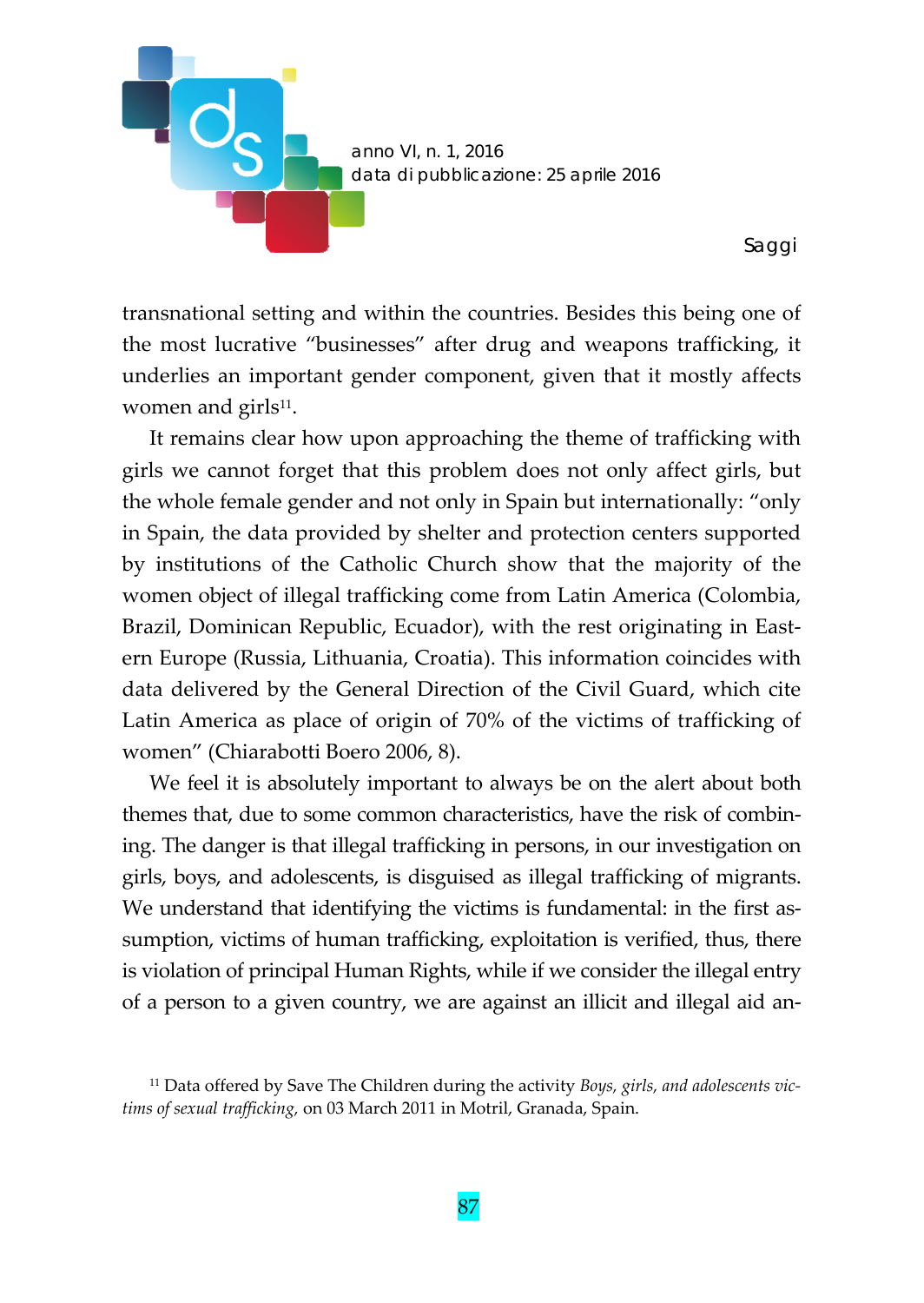

other person offers (through prior payment) to the emigrant. This leads to the different application of protection measures of victims.

It is true that the Spanish Penal Code has introduced a truly concrete norm that at least clarifies the position of the Spanish State against this problem and also against the relation between both assumptions. Article 318.2‐*bis* Spanish Penal Code12 reminds us that illegal trafficking of mi‐ grants may hide trafficking for purposes of exploiting persons: "if the purpose of the illegal trafficking or clandestine immigration were the sexual exploitation of persons, these will be punished with a penalty from 5 to 10 years in prison" (Muñoz Conde 2010).

We agree on the difficulty of considering the immigration of unaccompanied children as victims of trafficking, although it is possible that, at least some doubt is raised. It must be kept in mind that in most cases boys and girls who arrive to Spain, after a true migratory process, have had to pay for their journey to mafia groups and to traffickers. At a closer look, we may state that traffickers take advantage of the individuals and their sentiments. And there is no doubt that this is a form of exploi‐ tation with which we already have one of the elements that characterize trafficking of humans. To that we could add the higher vulnerability of the boys and girls who are much more impressionable than the adults. That is, the key lies in starting from a broad concept of exploitation, giv‐ en that it seems that the exploitation is "only" the pattern following the

<sup>12</sup> Article of the Spanish Penal Code introduced by LO 11/2003 of 29 September (ex‐ cept its first section that was introduced by LO13/2007 of 19 November), "concrete measures on the matter of citizen security, the mystic violence, and social integration of the foreigners".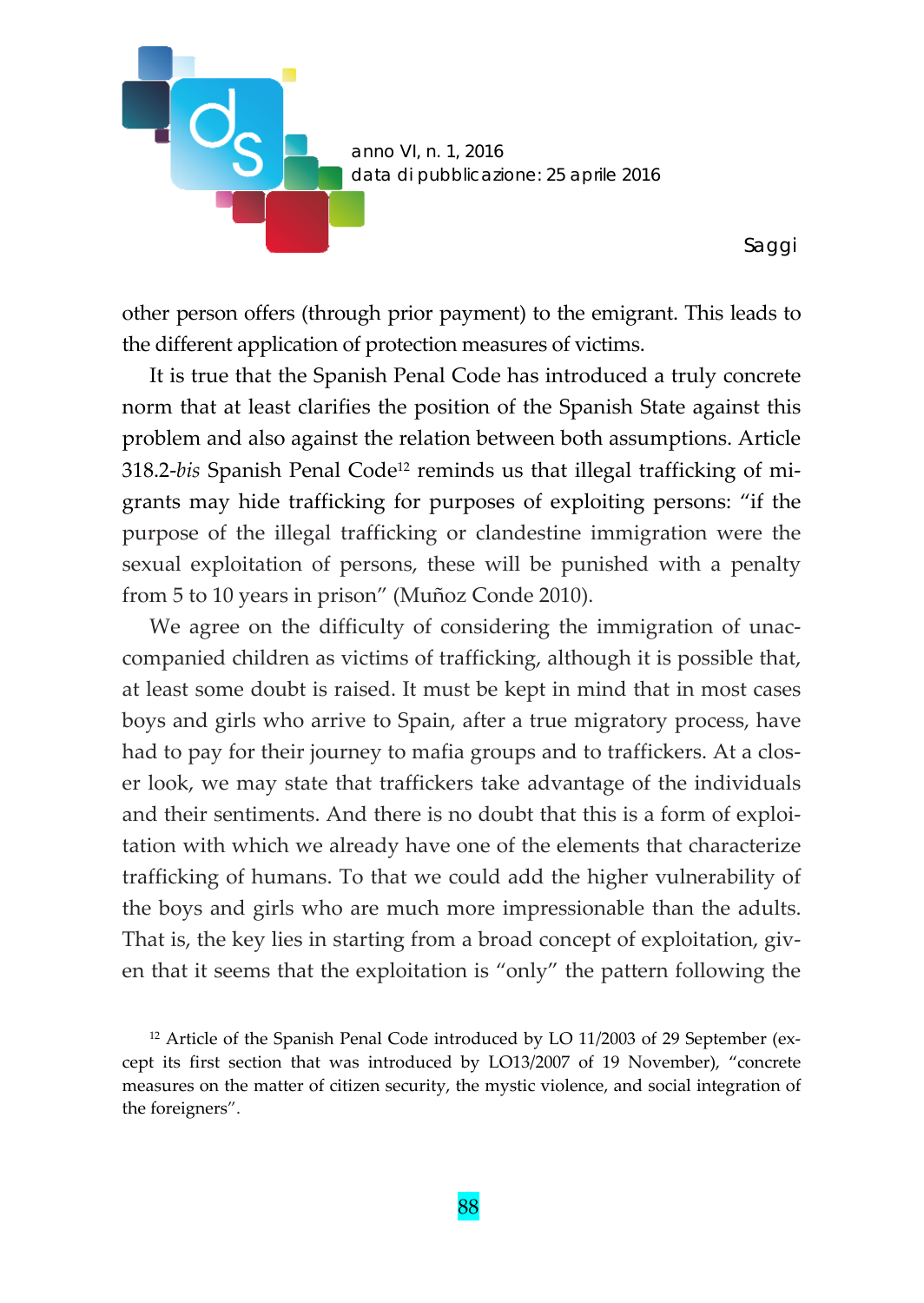

catchment, in other words, the trafficker captures the victims with the intention of exploiting them, which is not always manifested in practice. In the case of children, isn't the mere fact of capturing a vulnerable subject like the child, accepting, or favoring the transfer already translated into exploitation? Is it really necessary to clarify the fact that the child assumes or not his or her transfer?

In recent years, an international law on Human Rights has been de‐ veloped, especially, within the setting of protection of the most vulnerable groups<sup>13</sup>. Within the setting of the struggle against illegal trafficking in persons and illegal trafficking of migrants, respectively, the First and Second Protocols directly impact upon the aim of eradicating said crimes. In addition, in European Law, there have also been important normative developments implemented by the European Union in its ob‐ jective to eradicate said crimes of violation of Human Rights. After this, it is difficult to carry out the struggle against illegal trafficking in per‐ sons and illegal trafficking of migrants in those countries where much still needs to be done to reach a democratic State<sup>14</sup>.

Of course, there is the will of the International Community to end with these forms of modern slavery by using international legal instru-

 $13$  Women, workers, immigrant workers, and children  $-$  said vulnerable groups  $-$  in many cases, are victims of transnational organized delinquency and suffer heinous crimes of sexual and or labor exploitation. In International Penal Law, the international community has managed to develop the Palermo Covenant and its protocols to fight against the activities of organized criminal groups.

<sup>14</sup> In general terms, in 2011 164 States were part in the Palermo Covenant. Hence, we refer to the States that still have not ratified the Palermo Covenant, like Thailand, Vi‐ etnam, Sierra Leone, Angola and Ivory Coast.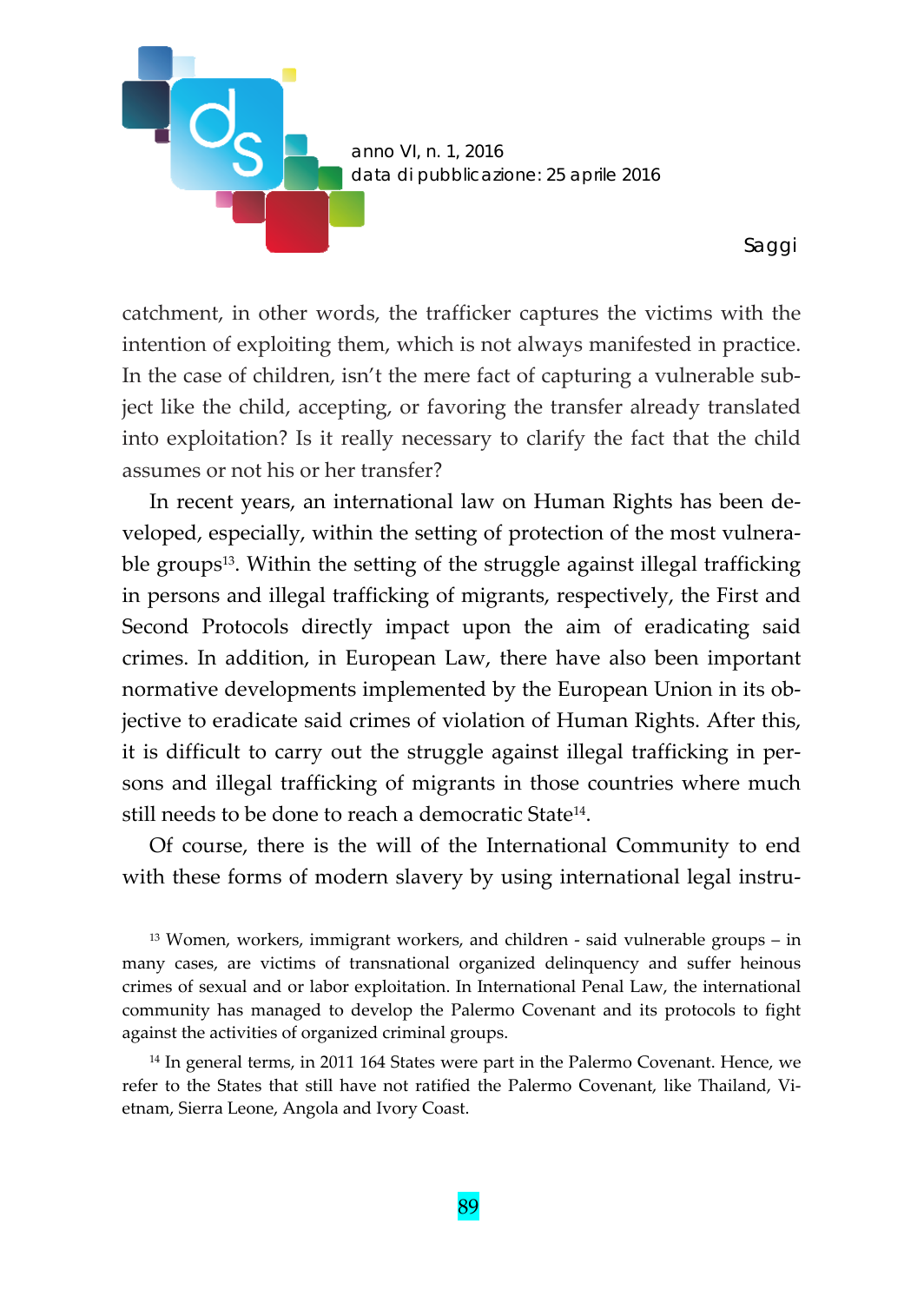

ments<sup>15</sup>. It is a challenge for the International Community to pressure said States to ratify the instruments mentioned to accomplish effective international cooperation on the issues of the struggle against illegal trafficking in persons and illegal trafficking of migrants.

The Spanish legal system, as already stated, also implements its legal instruments. In this sense, we must distinguish the new Title VII bis of the Spanish Penal Code related to illegal trafficking in persons (Fernán‐ dez Palma 2010, 1‐28).

Definitely, effective international cooperation must be based on a series of basic instruments, like loyal inter‐governmental cooperation, in‐ ternational legal cooperation, and international police cooperation. All these are instruments that must be articulated to reach a common objec‐ tive that eradicates the condemnable violation of Human Rights committed by transnational organized delinquency in the crimes of illegal traf‐ ficking in persons and illegal trafficking of migrants (Escribano Úbeda‐ Portugués 2011, 148).

Between illegal trafficking and illegal trafficking in persons a mini‐ mum common denominator exists represented by the mafia groups that direct all exploitation channels. From this perspective and to act against trafficking, it is necessary to have a useful common strategy to confront this blight. The most important element is to have more clarity and above all, the role of Human Rights and, hence, retake what Nuria

<sup>15</sup> Concretely, Protocol I complementary of the Palermo Covenant related to the fight against illegal trafficking in persons, especially women and children, the number of in‐ struments of ratification has increased in recent years, although there are still important States that have not ratified the Protocol.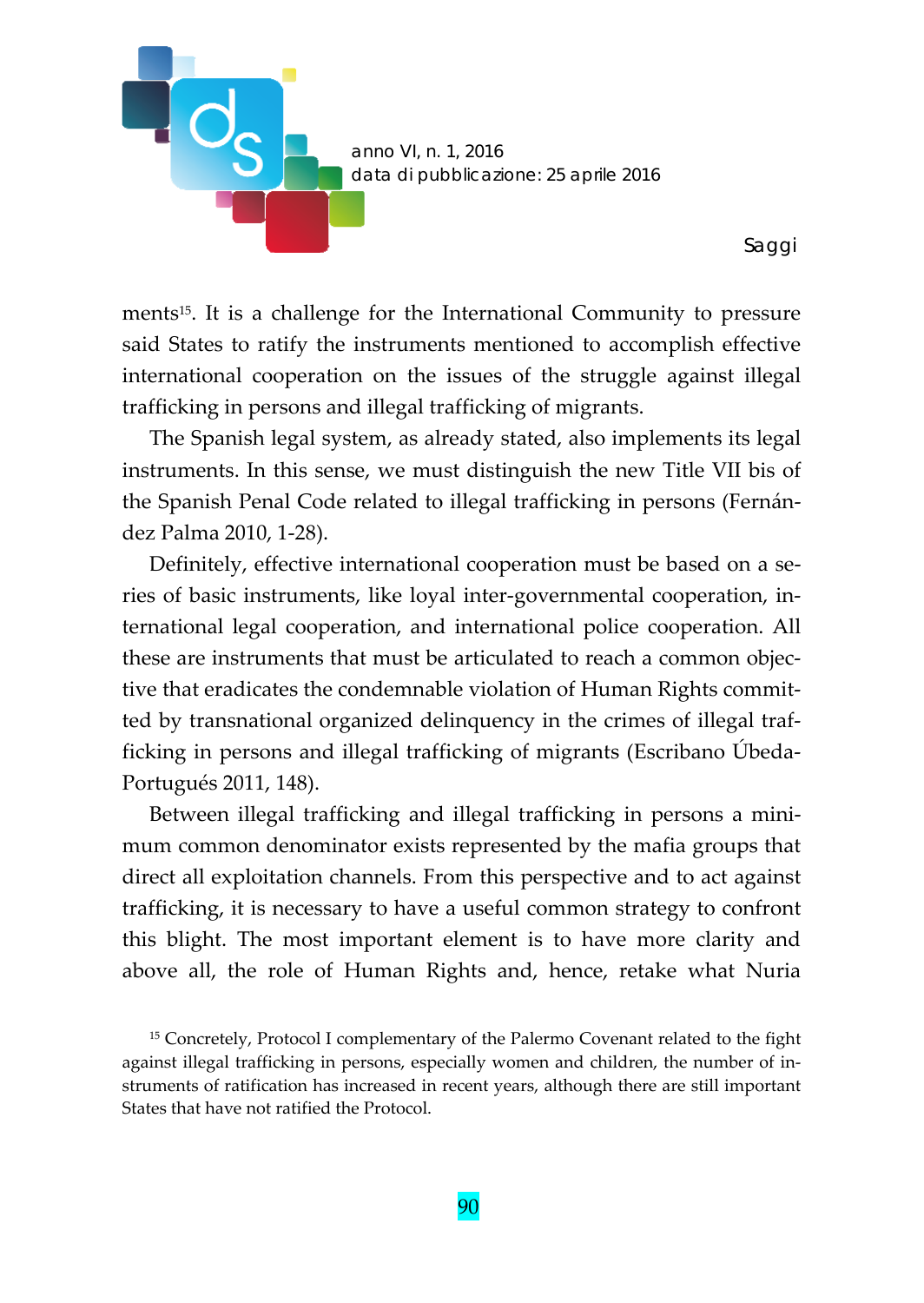

Cordero Ramos<sup>16</sup> identifies as the "sensitivity of Human Rights". This sentiment permits broadening the perspective the new global situations offer, thus, discovering wider humanity spaces. With this vision, we can understand Human Rights as a set of social, economic, normative, politi‐ cal, and cultural processes that open and consolidate those spaces of struggle to achieve recognition of human dignity (Cordero Ramos, Cruz Zuñiga, Solórzano Norman 2012, 33).

## **5. Determining the age of unaccompanied immigrant children**

We finally reach one of the key problems of this work: the determination of the age of the unaccompanied child. We must ask if this is really a legal matter or if on the contrary it can remain on the margin of our in‐ vestigation. The answer is: yes, it is a legal matter. Said affirmation starts at the moment of electing the applicable legal norms. If we declare the alleged minor as such, we must apply the Law of Childhood Protection, as well as the Convention of the Rights of the Child, which implies a broader protection system; while if we are dealing with an adult indi‐ vidual, we apply the Immigration Law.

Circular number 6 of 2006 of the State Attorney General offers a first element to reflect<sup>17</sup>: in the case in which the operators who take in the foreign child have doubts regarding the child's (or alleged child's) age,

<sup>16</sup> And other authors.

<sup>&</sup>lt;sup>17</sup> "(...) In those cases in which there is doubt on the age of the alien children, the prosecutors, once the pertinent diagnostic tests have been performed etc.."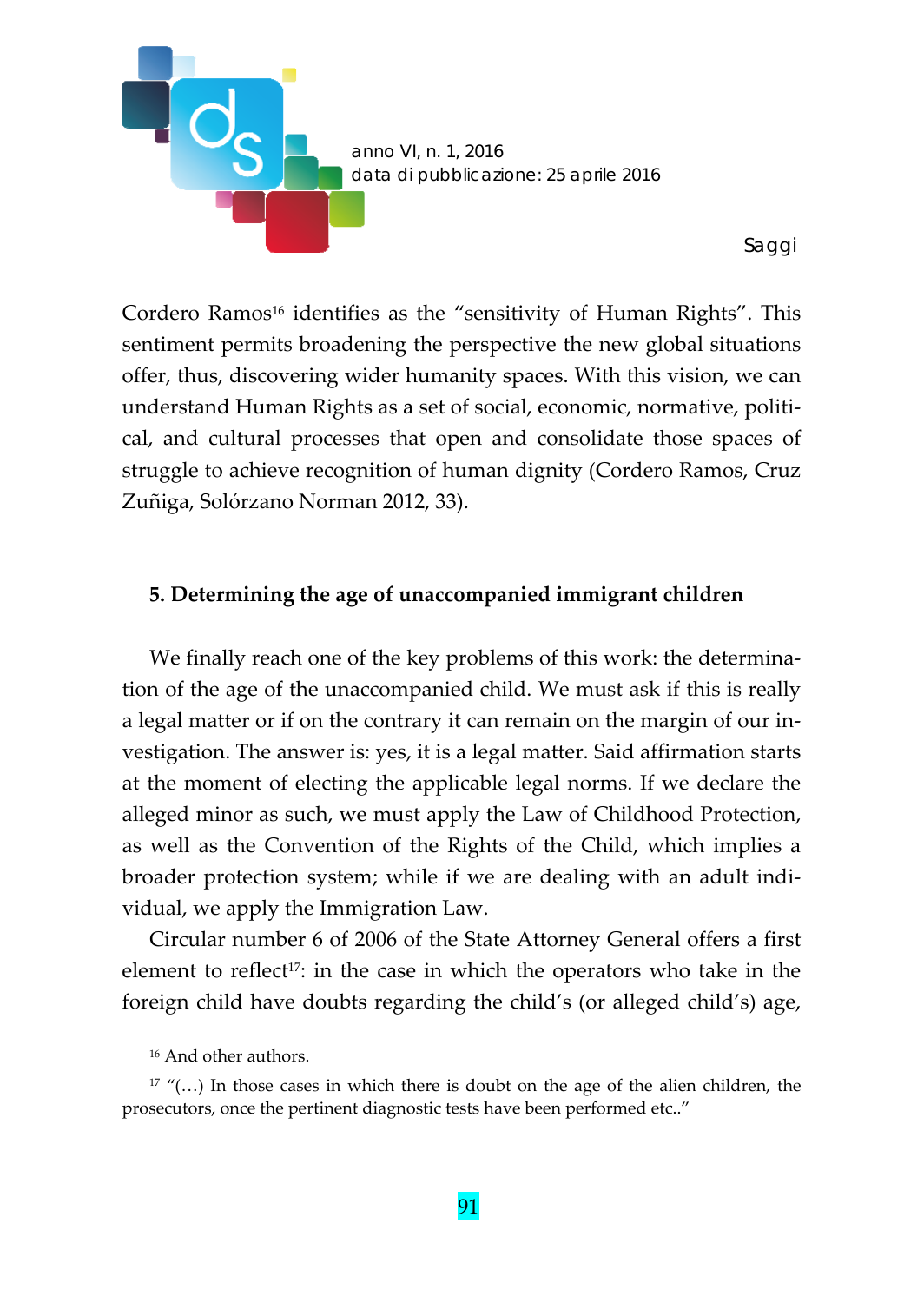

they will communicate these doubts to the Fiscal Ministry and it will au‐ thorize the medical‐diagnostic tests for the case18.

Now, at least three problems emerge in this situation that must be highlighted: 1) arrival of an undocumented child and who has a passport to demonstrate nonage, 2) use of an age determination system, through a comparative "atlas" with a two‐year margin of error 3) obliga‐ tion to submit to medical tests, mainly X‐rays or ultrasound of the wrist, hand, elbow, shoulders, or parts of the body with many bones, and of course, the connection with the activity of the Fiscal Ministry.

In most cases we think of an unaccompanied foreign child who arrives to Spain undocumented, a person "without papers". Recognizing that this occurs often, we cannot forget those cases of documented unac‐ companied children, that is, those presenting their own passports or document accrediting their age. Within this context, the "guidelines" from the State Attorney General seem to attribute to the operators, who take in the alleged minor, an arbitrary power to the limit of legality: "in those cases where there is doubt on the age of the foreign children, the Prosecutors, upon conducting the pertinent diagnostic tests...".19 The word "doubt" means "suspension or indetermination of the mood be‐ tween two judgments or two decisions, "to doubt" indicates "distrust, suspect of someone or something... grant little credit to information heard". In fact, if the operator doubts that the passport can be official, he

<sup>18</sup> In this same sense, there is article 35.3 of the L.O. 2/2009 of 11 December (BOE number 299 of 12 December 2009), a reform of the L.O. 4/2000 of 11 January, on rights and freedoms of foreigners in Spain and their social integration.

<sup>19</sup> Circular 2/2006 of the State Attorney General.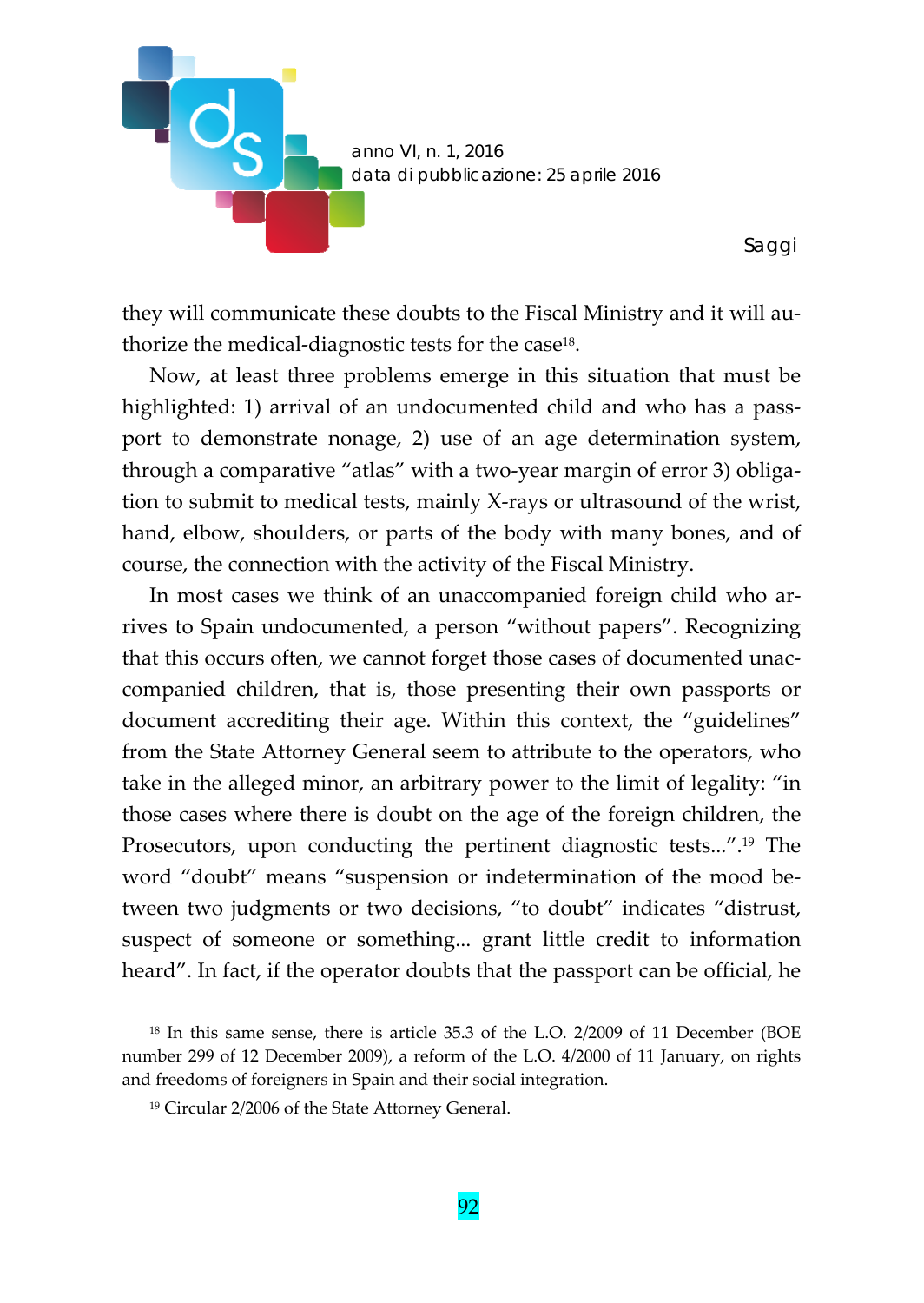

requests intervention from the Prosecutor who subjects the alleged mi‐ nor to tests to determine the age $20$ .

Let us not forget that we are talking about a person who shows up with his or her own passport and which accredits his or her nonage<sup>21</sup>. The explanations some Autonomous Communities, like that of Madrid, offer and which provide positive reflection elements are that it is not about the falsehood of the passport; rather, the falsehood of the data contained in it<sup>22</sup>.

Additionally, the same Instruction from the General Direction of Reg‐ istries and Notaries on prevention of documental fraud on civil status of 20 March 2006, informs on the possible "signs of defective, erroneous, or fraudulent nature related to the conditions in which the document was elaborated or drafted"23. The Instruction, with prior nature reminds us that to determine the effectiveness of a foreign document in Spain, anal‐ ysis must be made of the concurrence of a set of requisites of two types,

<sup>20</sup> The same occurs when the security forces taking an undocumented person of whom they doubt that person's nonage.

<sup>21</sup> Among the many cases, we highlight that appearing in the press: "the attorney specialized in the defense of the rights of immigrant children, Juan Ignacio de La Mata, has just presented a caution in the court of Castilla requesting return to the protection system of a minor from Cameroon who sis yesterday has been in the streets.

<sup>22</sup> Words by Ms. Paloma Martín Martín, manager of the Instituto Madrileño del Menor y la Familia de la Comunidad de Madrid, pronounced on 9 November 2010 dur‐ ing the *second day of activities of the MINA 2010. The situation of unaccompanied immigrant children: their protection and integration"*. Valencia, 8, 9 and 10 November 2010. The author of this work personally witnessed this activity.

<sup>23</sup> Published in the BOE of 24 April 2006.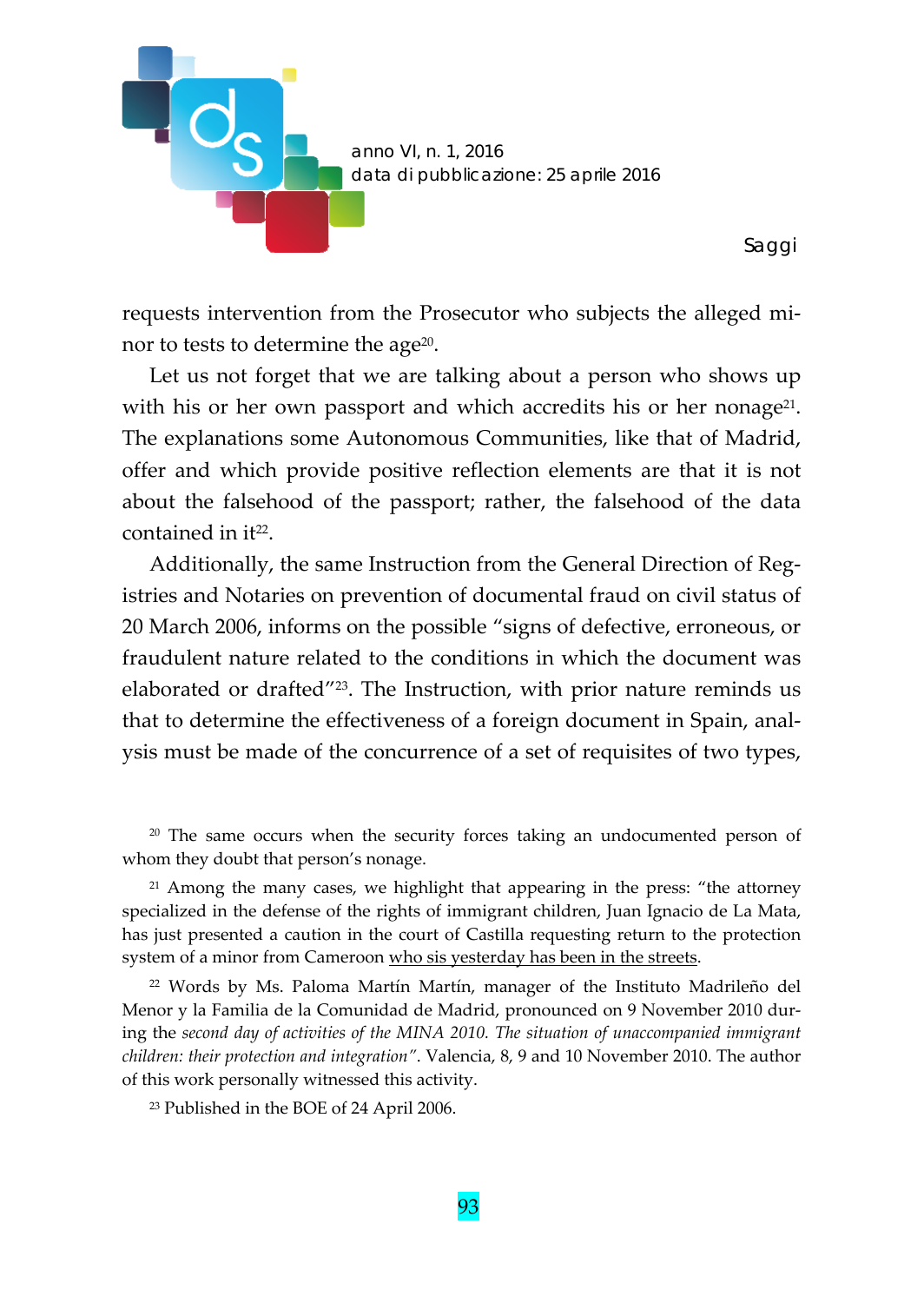

in form and substance. Both must be object of separate consideration in the registration qualification. In this sense:

a) Existence of a long interval between the date of the document and the date of the occurrence referred to; b) that the document had been elaborated after much time since the fact alluded to and soon be‐ fore the procedure for which the document was issued; c) existence of contradictions or implausible aspects among the different data consigned in the record or in the document; d) that the document was elaborated exclusively on the basis of the Declaration by the person to which it directly relates; e) that the document was elaborated without having an objective element that will guarantee the reality of the fact referred to in the document; f) that this is a document issued by an authority that did not have in its power or did not have access to the original record.

The same Instruction continues indicating the possible "signs of de‐ fective, erroneous, or fraudulent nature derived from external elements of the document":

a) That contradictions or implausible aspects exist among the data of the document presented and those figuring in other records or documents communicated to the competent authority or those acting in its power; b) that the data included in the document presented do not seem to correspond to the person to which it refers; c) that the competent authority on the matter is aware through official means of prior fraud or irregularities attributable to the interested party; d) that the competent authority on the matter is aware through official means of numerous irregularities in the management of civil records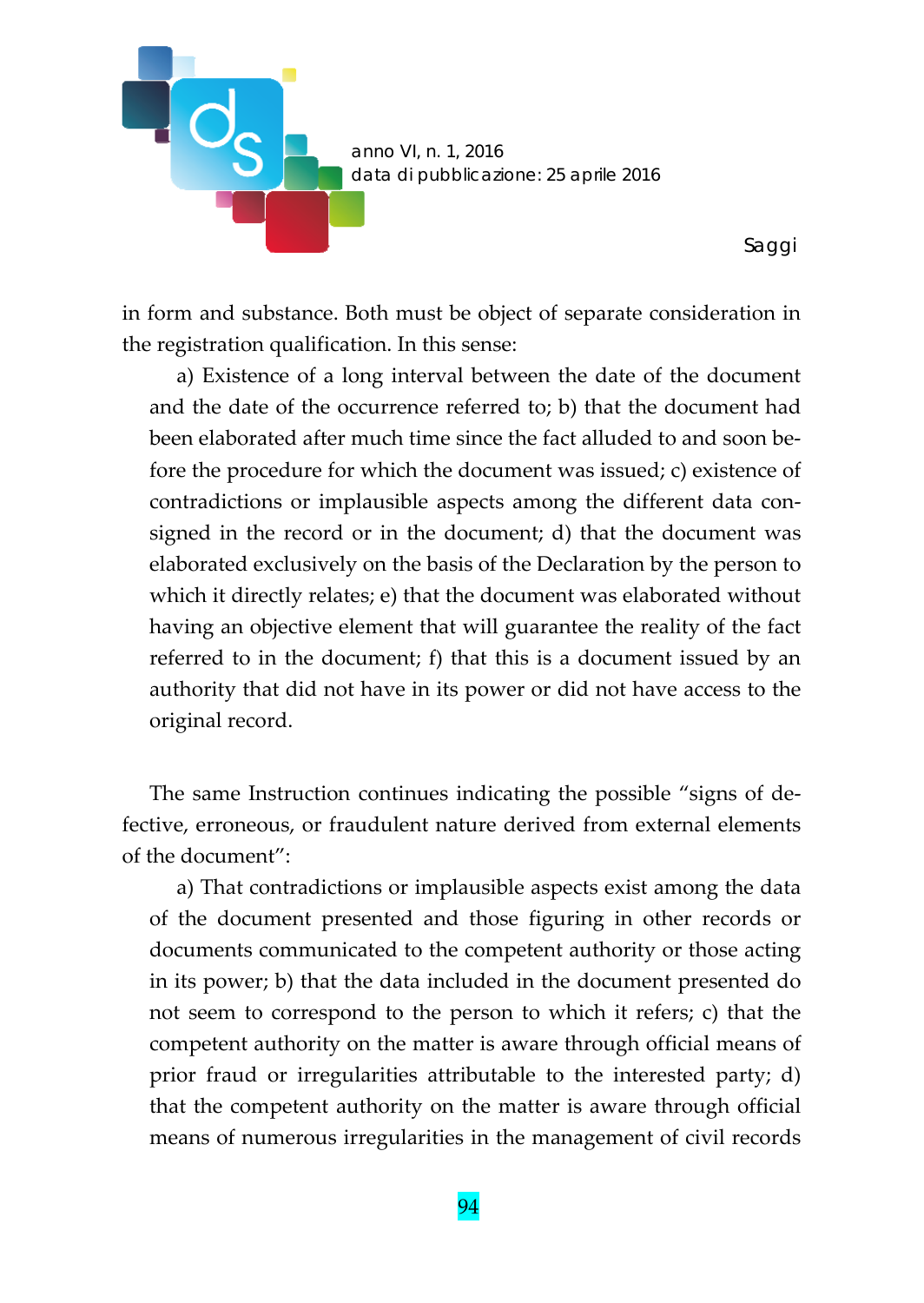

or the expedition of certifications of records of the State of origin of the document presented.

We admit, as in this specific case, that it is quite difficult to achieve a perfect balance between the prosecutors activity, which as constitutional organism has the mission of promoting the action of justice in the de‐ fense of legality, of the rights of citizens, and of the public interest pro‐ tected by the Law, and of the alleged minor's right to claim his condition as a minor supported by an official document.

Also, we detect the need for a continuous and joint action of all the participants involved in taking in the alleged minor: cooperation with the countries of origin, personnel specialized in detecting false documents, use of the Registry of unaccompanied foreign children; that is, a collection of measures that can really promote the work of the Fiscal Ministry, which in fact it is the one who makes the final decision.

#### **6. Use of the comparative atlas**

At the moment of determining the age and upon the problem of false documentation, we add the use of a comparative "atlas" of the X‐rays or ultrasound studies. It is based on the comparison of an X‐ray with a se‐ ries of standard X‐rays taken from a sample of the general population, assigning the osseous age that corresponds to the most similar standard or to an intermediate age between two successive standards; particular‐ ly, "it is an atlas with a series of typical X‐rays of children that gather 30 evolutionary states in the maturity scale" (Tristán Fernández 2005, 60).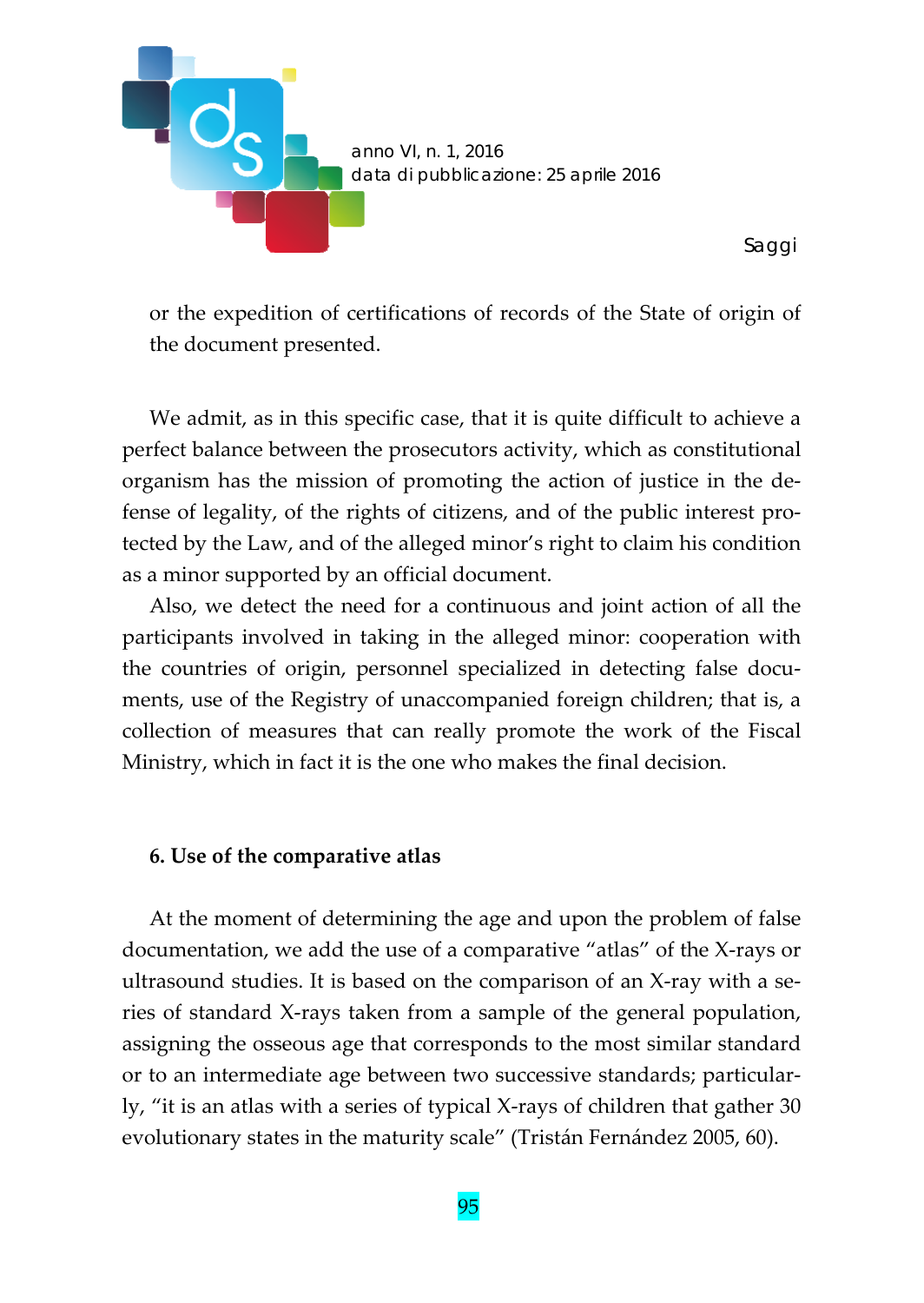

Although atlas exists for the knee, elbow, and foot, the best known and used is that by Greulich and Pyle for the hand and wrist (Keats, Sis‐ trom 2002, 309). It is worth remembering that said atlas was developed by its two researchers during the 1940s in the USA and that, as ex‐ plained by the authors, it takes, in part, into consideration the preceding research and atlas by Prof. Wingate Todd of 1929 (Greulich, Pyle 1950). As indicated by Dr. José Prieto of the Forensic Anatomical Institute in Madrid, the principal inconvenience "is the subjectivity of the X‐ray reading". Normally, after a sufficient learning curve, the variables are tolerable; finding no significant differences with other more precise methods" (Prieto 2010)..

Obviously, we must keep in mind that osseous maturity is influ‐ enced by different factors: genetic, environmental, socio‐economic, etc., with which if taking into consideration X-rays or ultrasound studies from one part of the population with given characteristics, for example, Latin persons, the comparative test will yield results different from those that could be reached if we were to consider another geographical‐ territorial part of comparison. Further, even if they "balanced" compari‐ son were made, the margin of error would always be too high; give or take two years, with which if we are investigating the age of the person who is, supposedly, between full age and nonage, said activity that is to erroneous could change the treatment and protection granted to the per‐ son $^{24}$ .

<sup>24</sup> In these cases the principle of *favor minoris* is usually applied*.* The Prosecution, in its own Instrucción 2/2001 indicates that we should take as age of reference the lowest age resulting from the medical tests performed.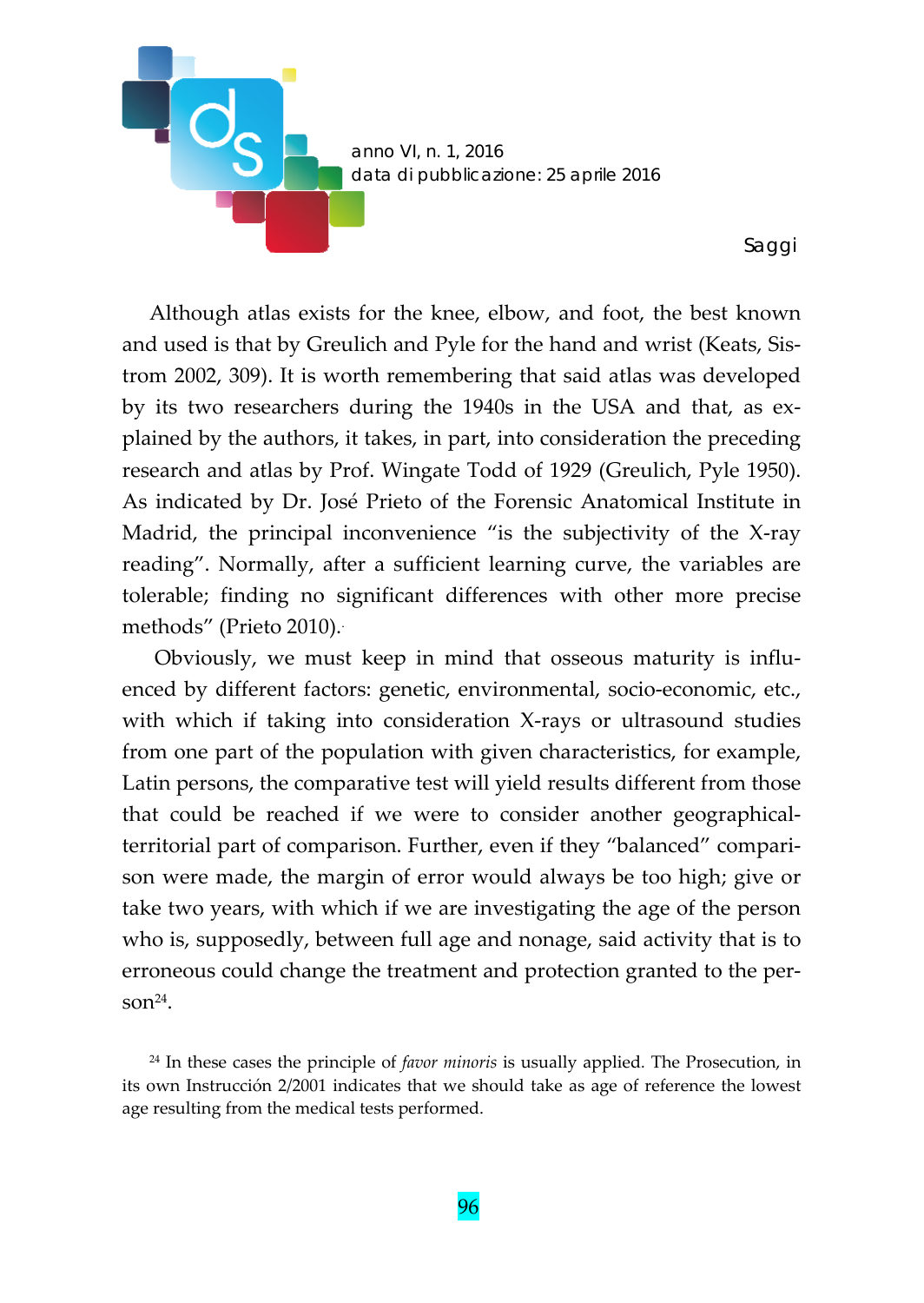

Scientifically, among the best known, at least another two methods to determine age are indicated: the 1975 Tanner‐Whitehouse method, based on Anglo Saxon children and the Sampé method based on French children. The basis of the Tanner‐Whitehouse method consists in adjudi‐ cating aliquots of a numerical score that represents the whole process of skeletal maturity, to each of the stages through which the bones develop and which can be evidenced via X‐rays (Guimarey, Lejarraga, Cusmin‐ sky 1979, 312). This is, then, a numerical method and not a comparative method, as the one by Greulich and Pyle. The Sampé method gathers elements similar to those by Tanner‐Whitehouse, although more precise because it uses "maturity tertiary indicators" (Tristán Fernández 2005, 62), that is, osseous indicators related to adolescence.

Currently, although to a lesser extent, medicine also uses the panoram‐ ic X‐ray system or dental orthopantomography that evaluates the maturi‐ ty status of teeth in development<sup>25</sup>. This system, like the rest, does not offer definite certainty about the age of the person with which, until now, there is no 100% reliable technique. However, we are left with the hope that medical and anthropological techniques may provide us, in the near future, with more loyal and certain methods. Clearly, the work of "machines" must be complemented with the work of professionals who will be asked to interpret the data obtained, bearing in mind, of course, a series of prior activities, like identifying the child and interviewing him or her $^{26}$ .

<sup>25</sup> System proposed by Demirjian Goldstein and Tanner (1973).

<sup>26</sup> In this sense, "identifying the child" means knowing, when available, of prior medical exams that permit having a more complete picture of the person being investigated. "Interviewing", means elaborating the complete anamnesis as for any other patient.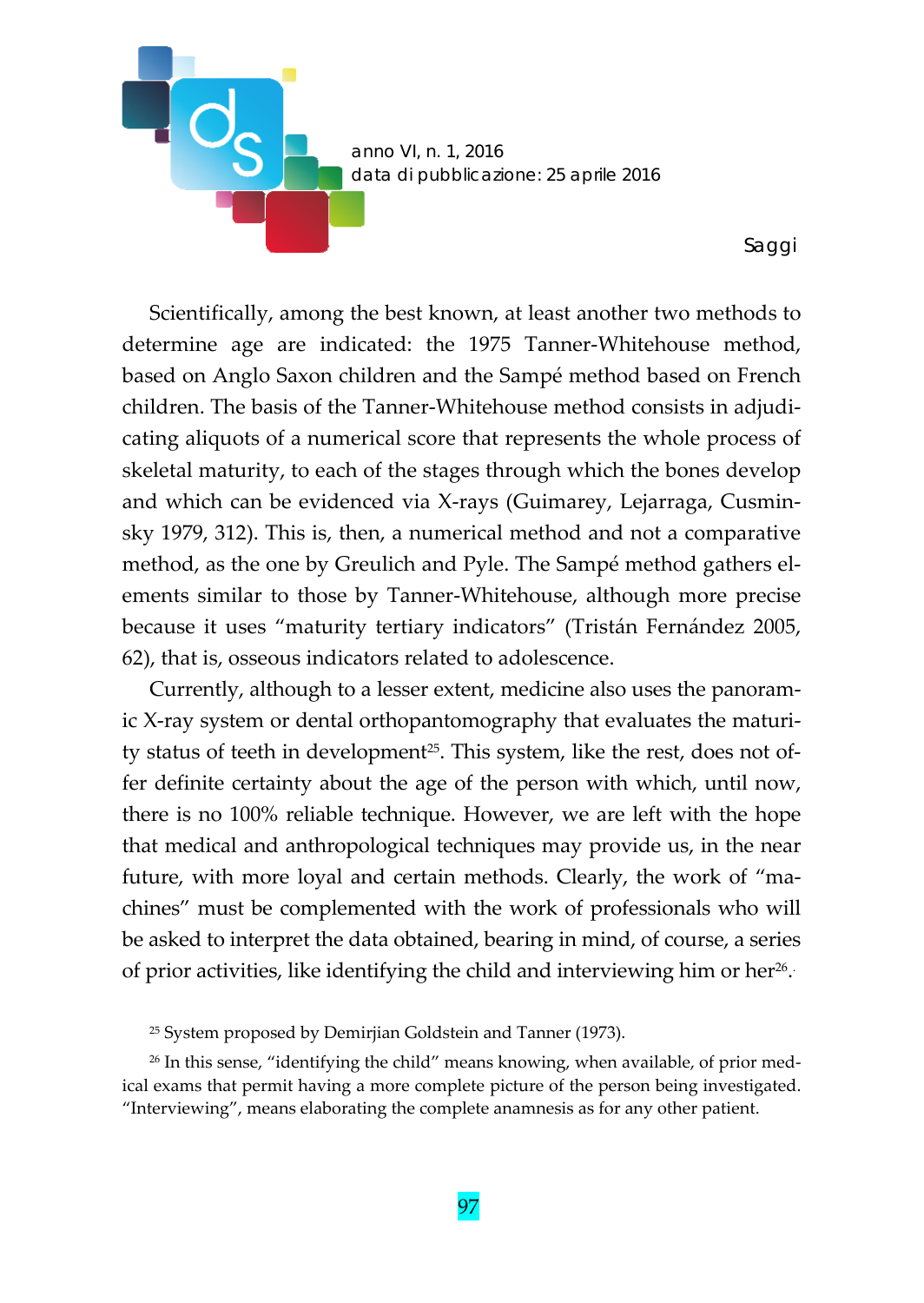

Thereby, we understand that "the medical tests do not always tend to offer an exact age, but always set a rather broad threshold and between its extremes we may find the subject's true age with a scant margin of error; due to this, we must presume, in the absence of other data and seeking to determine if the subject is older or younger, that the age is that established as lower limit of said threshold. The determination of age will also have the corresponding interview, with the exploration of the alleged minor through the physical exam that will comprise: anthropometric measure‐ ments, secondary sexual characters, radiological exploration<sup>27</sup>, and exploration of the degree of dental maturity" (Nieto García 2011).

In addition to this, it is necessary to reconsider some tools provided by the Law, which, in some cases, are left aside and facilitate the work of all the participants. Article 60.2 of Royal Decree 864/2001 of 20 June28 in‐ stitutes the "Registry of foreign children in situation of legal abandon‐ ment"29. The use of said Registry is scarce, which if correctly employed could propose acceptable results related to displacements among Au‐

<sup>27</sup> As already explained, particularly through the Greulich-Pyle method, a method that compares bone x‐rays of the wrist and part of the arm of the individual whose age we need to determine with a visual Atlas of the method – although criticized because the Atlas of the method by Greulich‐Pyle is designed on an upper‐middle‐class North Amer‐ ican population and needs adaptation

<sup>28</sup> Through which approves the Regulation of execution of the Organic Law 4/2000, of 11 January, on the rights and freedoms of foreigners in Spain and their social integration, reformed by Organic Law 8/2000, of 22 December.

<sup>29</sup> Article 60.2 R.D. 864/2001: "likewise, in the General Direction of the Police, there will be a Registry of Alien Children in situation of legal neglect for merely identifying effects (…)".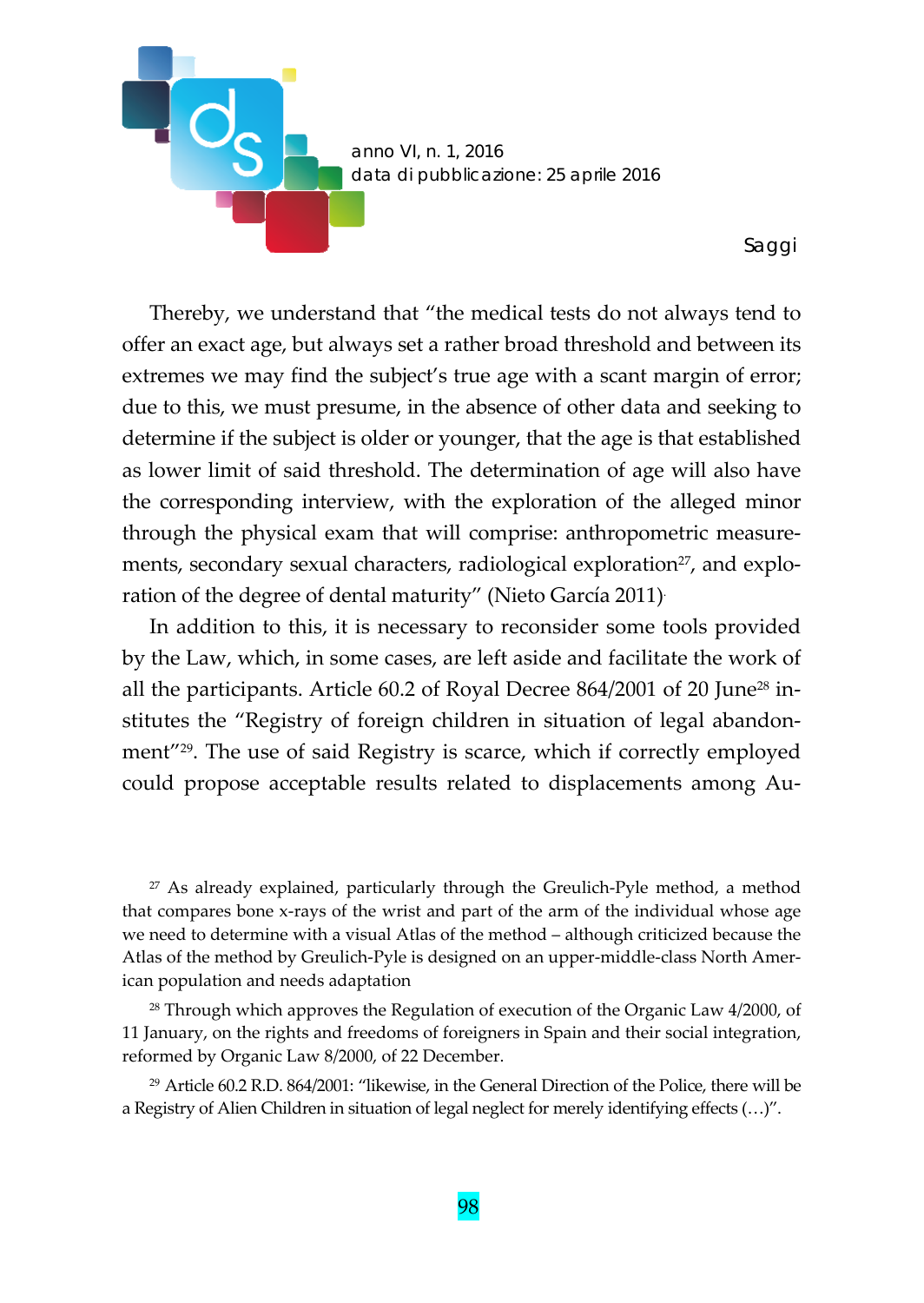

tonomous Communities, as well as offer an initial reference of the child taken in.

#### **7. Conclusions**

Spain, due to its geographic position, becomes the entry border of immigration (of adults and children). The proximity to the African continent makes the peninsula a territory of arrival and permanence, as well as a transit territory. What could turn out obvious is not if we observe the immigration phenomenon within international perspective and more so according to European Union logic.

The difficulties generated by managing immigration of adults, as well as that of children, cannot be circumscribed only within Spaniard con‐ fines. Thereby, said phenomenon affects all the countries comprising the European Union. Much is spoken about the "immigration emergency in Spain", as well as on other occasions solutions are sought for the "problem" of immigration with notable economic investment that, finally, turns out to be a cover used to calm social and political moods after a human disaster that assumes the characteristics of a catastrophe. All this is amplified when at the core of the disgrace we find boys and girls who also do not have the weak protection of their parents (who are also sub‐ ject to the criminal logic of immigration).

In this sense, and without the presumption of providing solutions (if not work proposals), it is interesting to intervene in different aspects.

It is absolutely necessary to understand univocally that immigration is an unstoppable natural phenomenon. This consideration should not be understood in negative sense, all the contrary. It is an "undulatory" situation that increases or diminishes, depending on the economic and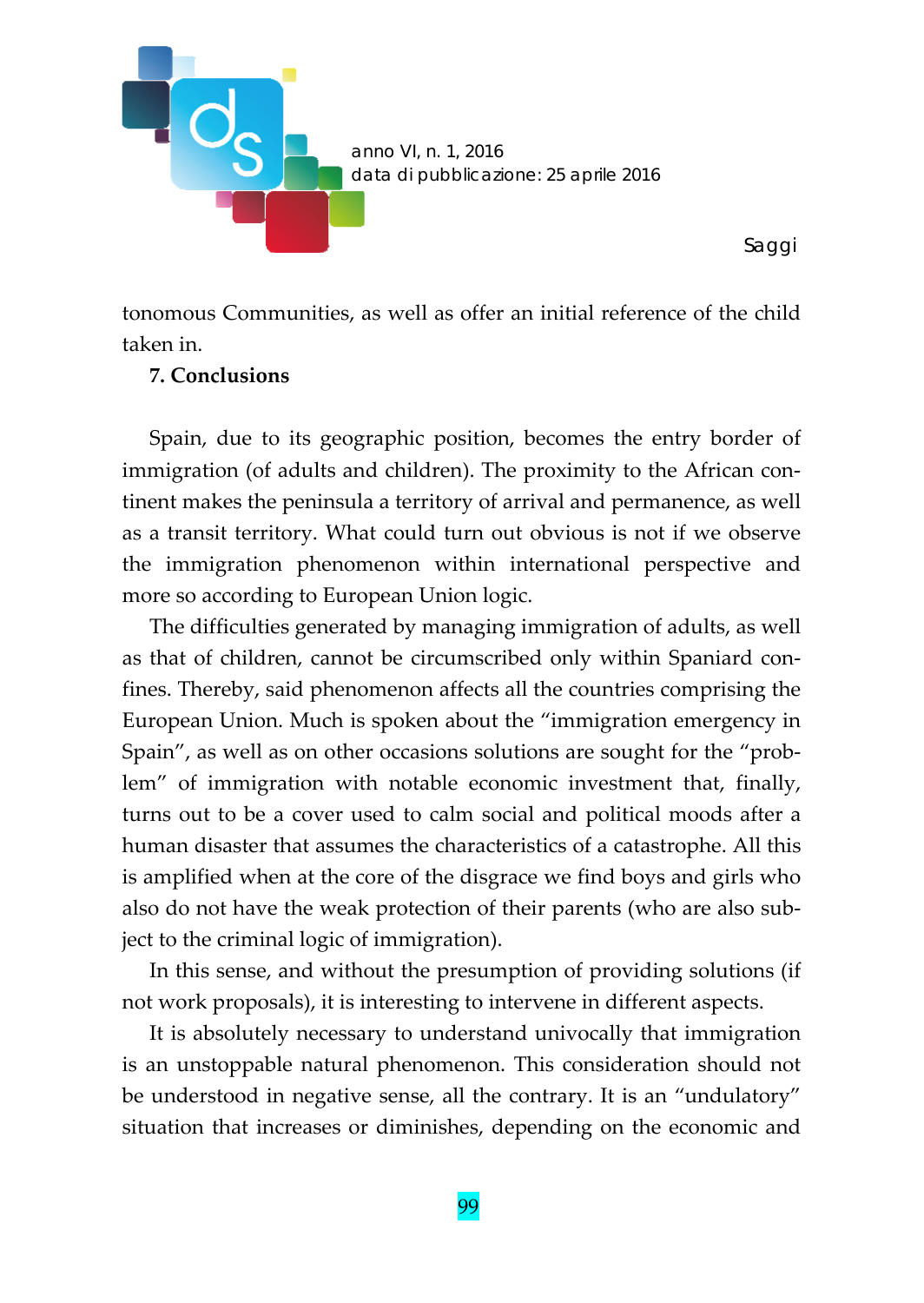

social context. States, including Spain, forcefully and mostly deal with immigration when the parable is ascendant, that is, when immigration has the risk of presenting the country's negative face to international public opinion. Hence, a strong unitary policy is needed at European Union level. The different norms the member States have with respect to immigration fragment the efforts that should, on the contrary, be unitary.

If on one side, the socio‐economic conditions in most of the countries from where immigration originates are presented as the cause of dis‐ placement; on the other side, it is the obligation of the European Union and of its member States to continue and increase cooperation with the immigration exporter states. We understand this cooperation cannot take place only through economic contribution. Eradicating poverty and beginning to enhance the construction of a possible social state in these countries must be the priority in the political agenda of the European Union. Although the member States of the European Union, are being currently affected by an extraordinary economic crisis, we cannot accept the use of immigration as one of the culprits of the present situation. If unemployment is high, if medical care is reduced due to Budget cuts (etc.), this cannot be used as a political tool to further closet he borders reducing immigrants to merchandize that is returned when not needed and accepted when it is useful for the country's development.

Finally, in the case of unaccompanied immigrant children we must not forget their condition as children before that of immigrants. Children are increasingly arriving without the company of their parents. This is the most recent phenomenon (with respect to adult immigration) that must confront different norms (in the Spanish case, for example, the Law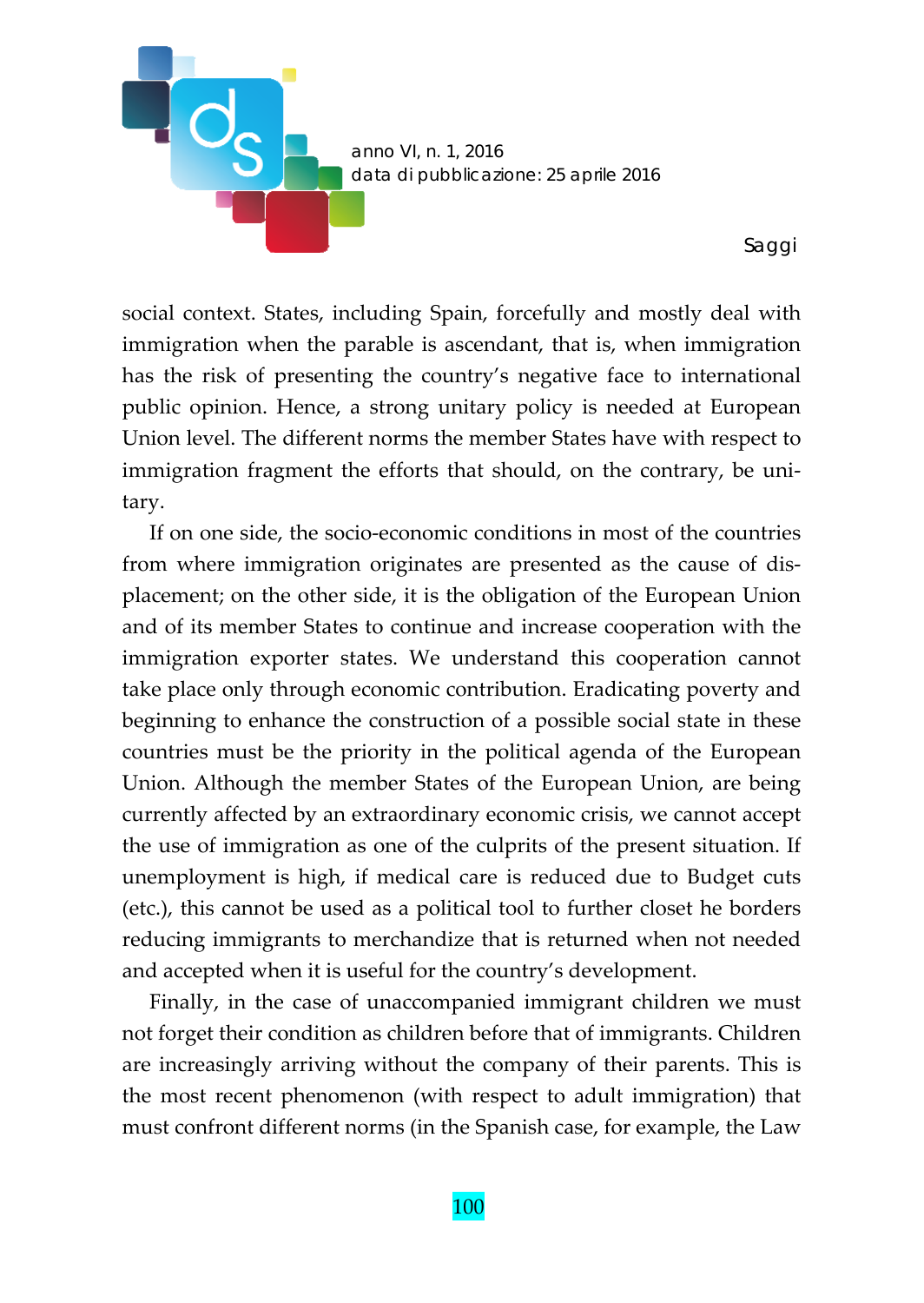

of Legal Protection for the Child and the Immigration Law); this causes difficulties in properly protecting the child. All this is further complicat‐ ed when the tools to determine the child's age are not suitably qualified. Within this framework and where medical tests erroneously establish full age, theoretically no commitment solution exists. If the child turns out to be an adult, the Immigration Law is applied and having entered Spain illegally he or she is returned to his or her country. On the contrary, if it established that he is a minor, he may remain in Spain. I say "may" because the Public Administration will have to establish if this is of high priority interest. It is, therefore, advantageous for the Spanish government to grant stable guidelines (without these changing with new governments), which help operators to protect children without attack‐ ing international norms.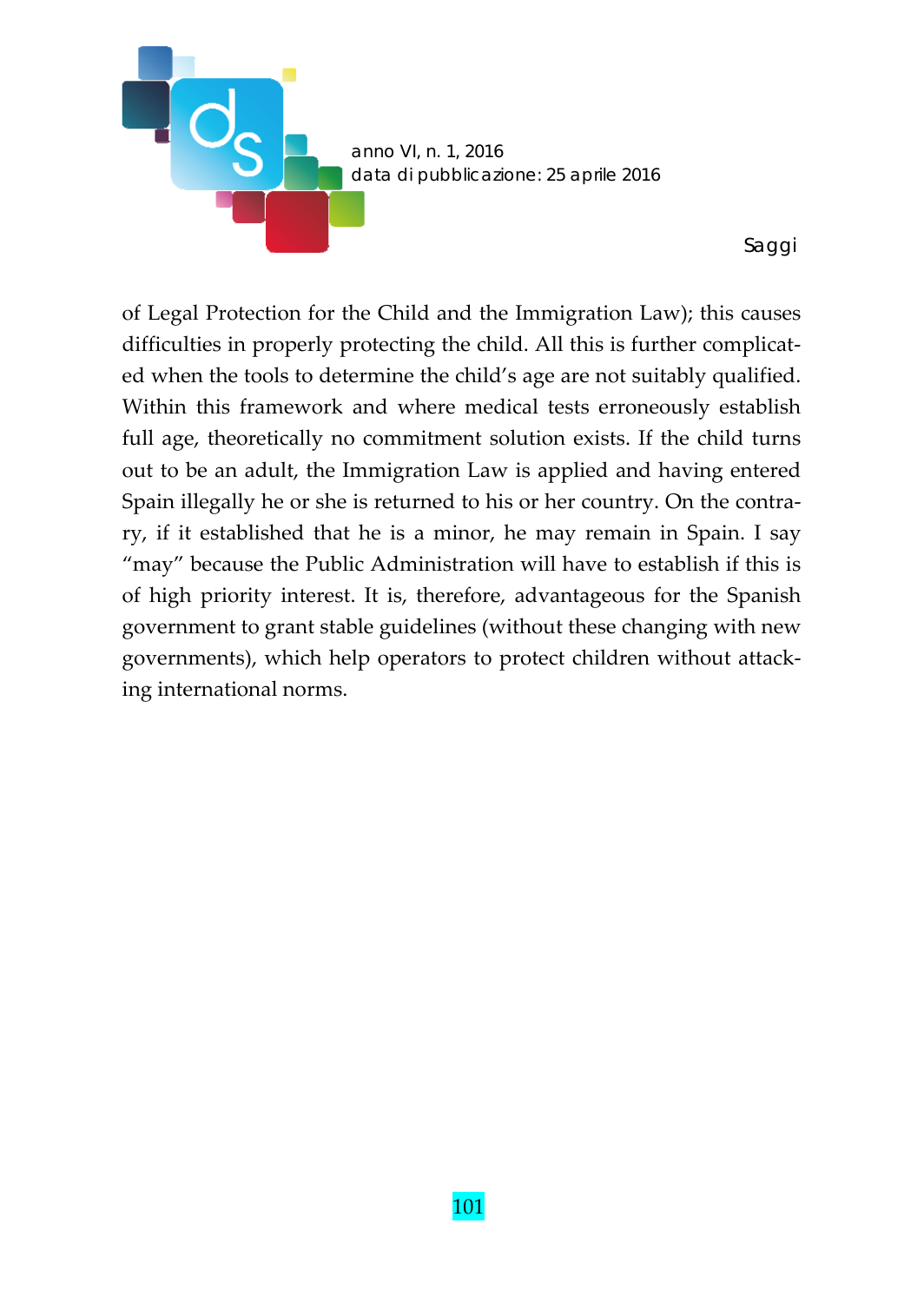

### **Essential References**

Alto Comisionado de Naciones Unidas para los Refugiado (2005), *Contra la trata de niños, niñas y adolescentes*, Manual para Parlamentarios núm. 9, http://www.acnur.org/t3/que-hace/proteccion/trata-y-trafico-depersonas/ (visited 29 November 2013).

Bazán López, J.L. (1998), *Notas acerca de la Convención de Naciones Uni‐ das sobre los derechos del niño*, en M. Núñez Canal (coord.), *El menor en la legislación actual*, Fundación Antonio de Nebrija.

Bordonado Bermejo, M.J. (2006), *El origen de los derechos y libertades de los extranjeros en España*, in *Estudios Geográficos*, LXVII, 261, julio‐ diciembre.

Chiarotti Boero, S. (2006), *Aportes al Derecho desde la Teoría de Género*, en *Revista Miradas*, Universidad de los Andes, 6(1).

Cordero Ramos, N., P. Cruz Zuñiga y A. Solórzano Norman (Eds.) (2012), *Trata de persona, dignidad y derechos humanos*, ArCiBel Editores.

Departamento de Estado de Estados Unidos, www.america.gov/st/hr spanish/2009/July/20090721152648pii0.0993616.html (visited 10 October 2015).

Ecpat Europe Law Enforcement Group (2006), *Combatiendo la trata de niños, niñas y adolescentes con fines sexuales, Preguntas y respuestas*, Ecpat International.

Escribano Úbeda‐Portugués, J. (2011), *Evolución y desarrollos normati‐ vos en el derecho internacional y europeo en la lucha contra la trata de personas y el tráfico ilícito de migrantes*, en *Nova et Vétera*, 20(64).

Fernández Palma, R. (2011), *La trata de seres humanos: la universali‐ zación del tráfico de personas y su disociación de las conductas infractoras de la*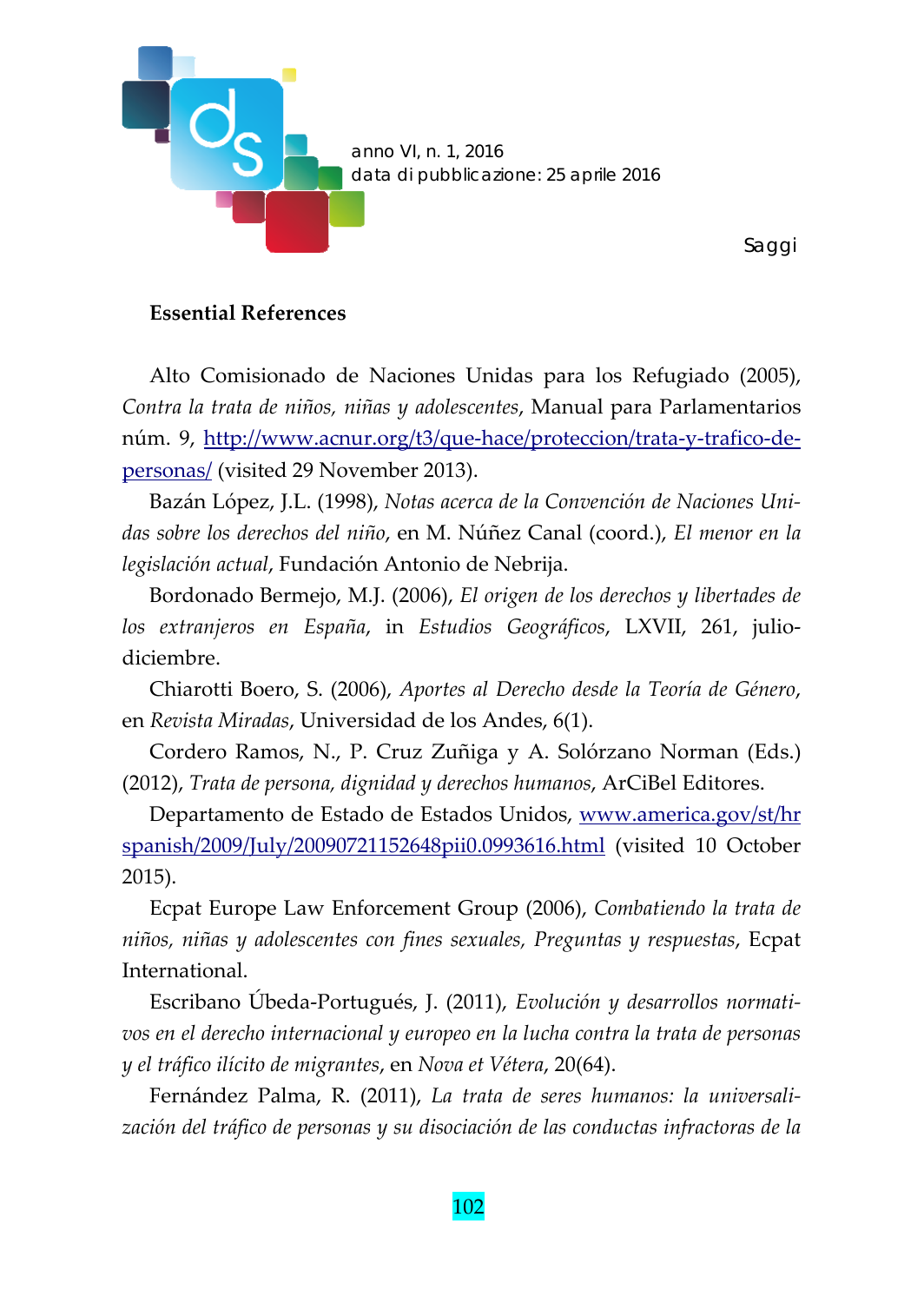

*política migratoria, arts. 177bis, 313, 318bis CP*, Pamplona, La reforma pe‐ nal de 2010. Análisis y Comentarios.

García Vázquez, S. (2008), *Inmigración ilegal y trata de personas en la Unión Europea. La desprotección de las víctimas*, en *ReDCE*, 10, Julio‐ diciembre.

González Martín, N. (2010), *La familia en el derecho comparado: Nuevas Estructuras Familiares, apuntes que trascienden al Derecho Internacional Pri‐ vado* (Curso Anual de Actualización de Profesores de Derecho Interna‐ cional Privado y Derecho Internacional Público), en *Cuadernos de Trabajo del Seminario de Derecho Internacional, Facultad de Derecho de la Universidad Nacional Autónoma de México* ‐ *Nuevas estructuras familiares: algunos apun‐ tes que trascienden al derecho internacional privado*.

Greulich, W.W., I. Pyle (1950), *Radiographic atlas of skeletal development of the hand and wrist*, Standford University Press, California.

Guimarey, L.M., H. Lejarraga, M. Cusminsky (1979), *Evaluación de la madurez esquelética por el método de Tanner y Whitehouse*, en *Revista Medici‐ na*, Enero‐Febrero, Buenos Aires.

Keats, T.E., G. Sistrom (2002), *Atlas de medidas radiológicas*, Ediciones Harcourt.

Martín Martín, P. (2010), *II Jornadas MINA 2010. La situación de los me‐ nores inmigrantes no acompañados: su protección e integración* (Valencia, 8, 9 y 10 de Noviembre).

Muñoz Conde, F. (2010), *Derecho Penal*, Tirant Lo Blanch, Valencia.

Nieto García Á.J. (2011), *Derecho de asilo de menores, menores extranjeros no acompañados y otras personas vulnerables*, en *Diario La Ley*, Nº 7597, Sec‐ ción Doctrina, 25 Marzo 2011, Año XXXII, Editorial LA LEY, LA LEY 3060/2011.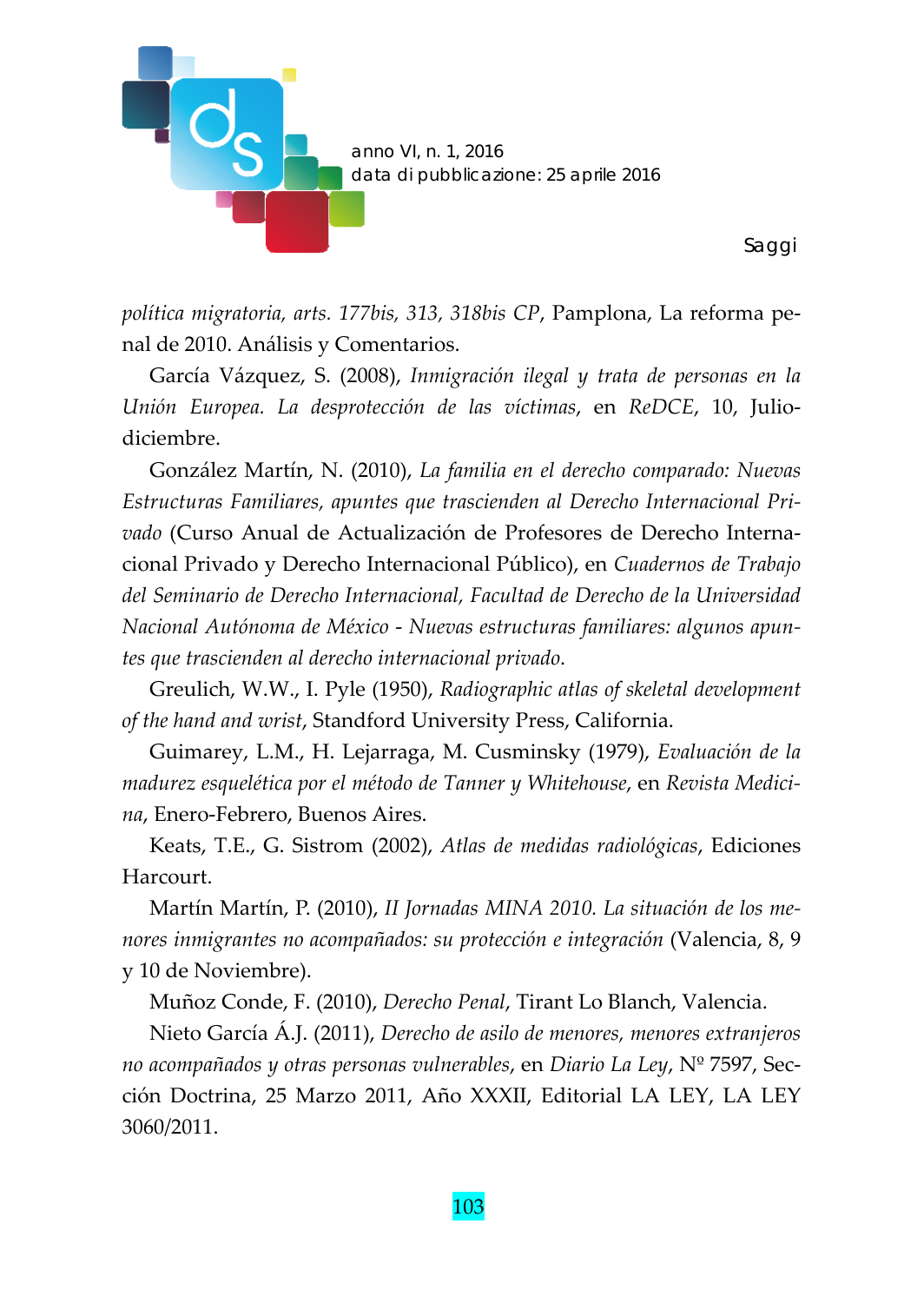

Nieto R. (2010), *Derechos Humanos y trata de mujeres con fines de explota‐ ción sexual*, Temas para el debate, 191 (octubre) (Copia dedicada a: Los derechos humanos hoy).

Organización Internacional para las Migraciones, Save the Children (2007), *Guía de intervención psicosocial para la asistencia directa con personas víctimas de trata*, México.

Prieto J.L. (2012), *Determinación de la edad en jóvenes indocumentados. Protocolo de actuación médico‐forense*, www.justizia.net/docuteca/ficheros.asp?intcodigo=1501&IdDoc=SP (visi‐ ted 15 enero 2012)

Save the children (2011), *Niños, niñas y adolescentes víctimas de trata*, 3 de marzo (Motril, Granada, España).

Torres Falcón, M. (2010), *Con sus propias palabras. Relatos fragmentarios de víctimas de trata*, Centro de Estudios para el Adelanto de las mujeres y la Equidad de Género, Cámara de Diputados, Gobierno de México LXI Legislatura.

Torres Falcón, M. (2011), *Explotación sexual y violencia de género: un debate de derechos humanos*, en *Nova et Vétera*, 20(64).

Tristán Fernández, J.M. (2005), *Influencias de diversos factores de salud y sociodemográficos en el desarrollo esquelético y antropométrico*, Universidad de Granada.